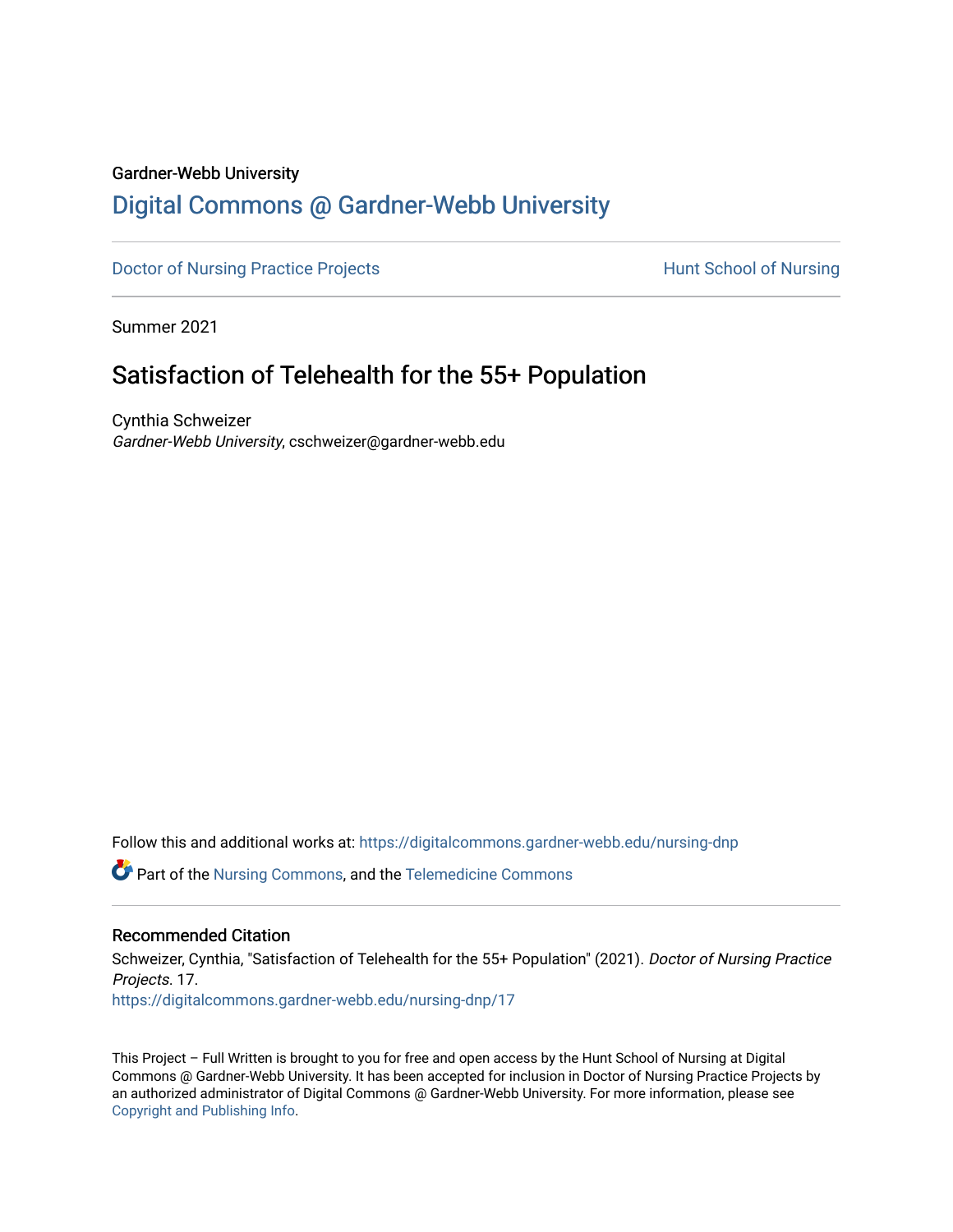### **Satisfaction of Telehealth for the 55+ Population**

by

Cynthia K. Schweizer

A project submitted to the faculty of Gardner-Webb University Hunt School of Nursing in partial fulfillment of the requirements for the degree of Doctor of Nursing Practice

Boiling Springs, NC

2021

Submitted by: <br>
Approved by:

Cynthia K. Schweizer Nicole Waters, DNP, RN

July 6, 2021

 $\overline{\phantom{a}}$ 

July 6, 2021

Date Date Date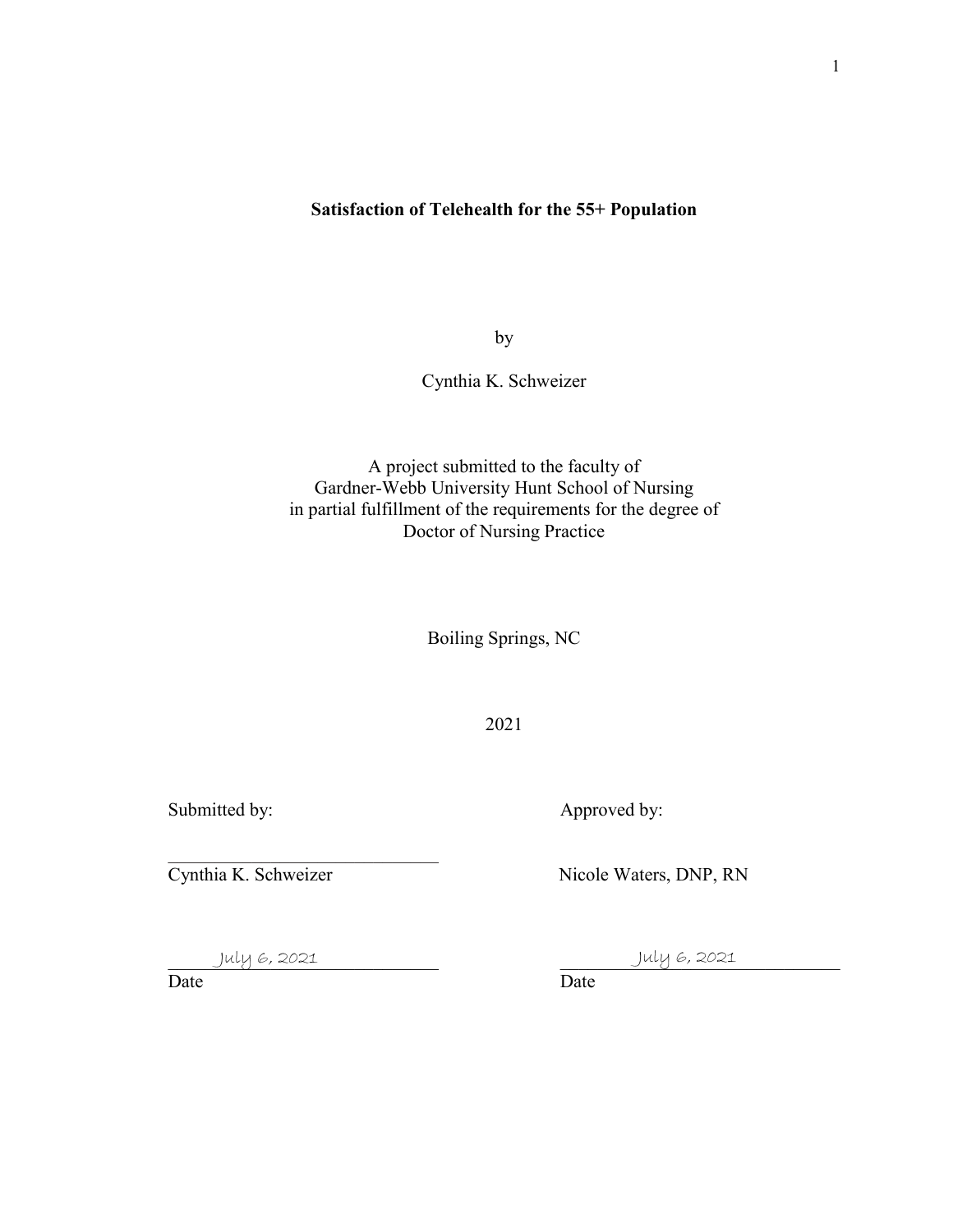#### **Acknowledgment**

A special thank you to committee member Dr. Isibel, my practice partner, Dr. Leonard, and committee chair Dr. Waters for your support throughout the Telehealth project. Thank you to my husband's continued support, encouragement, and unconditional love along the way have meant so very much. I would also like to thank my son and granddaughters for the love, understanding, and patience you have shown. Thank you to my friends for your encouragement and understanding. I am very grateful to the Internal Medicine Clinic PCP's, NP's, and staff for being an important part of the Telehealth project.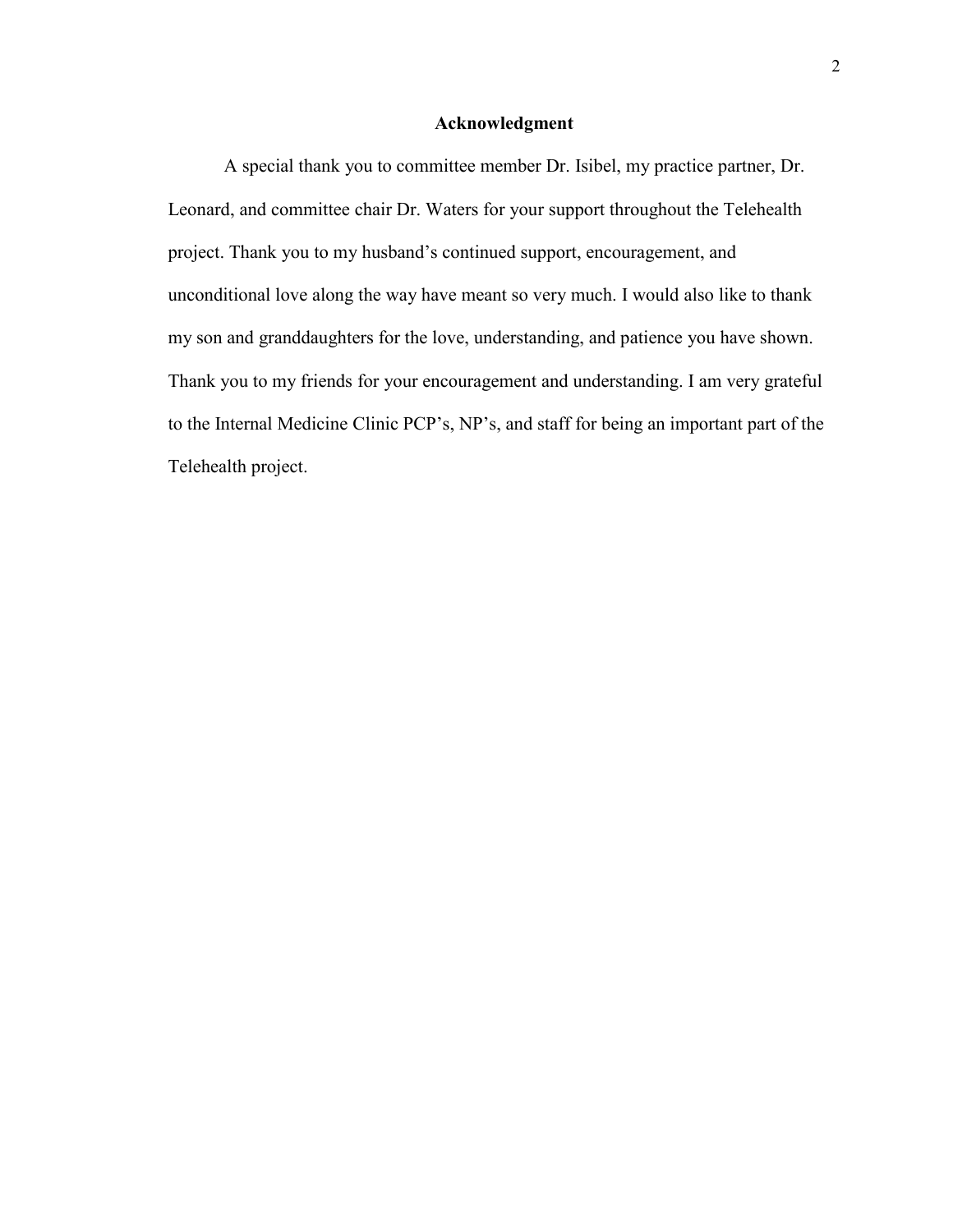# **Table of Contents**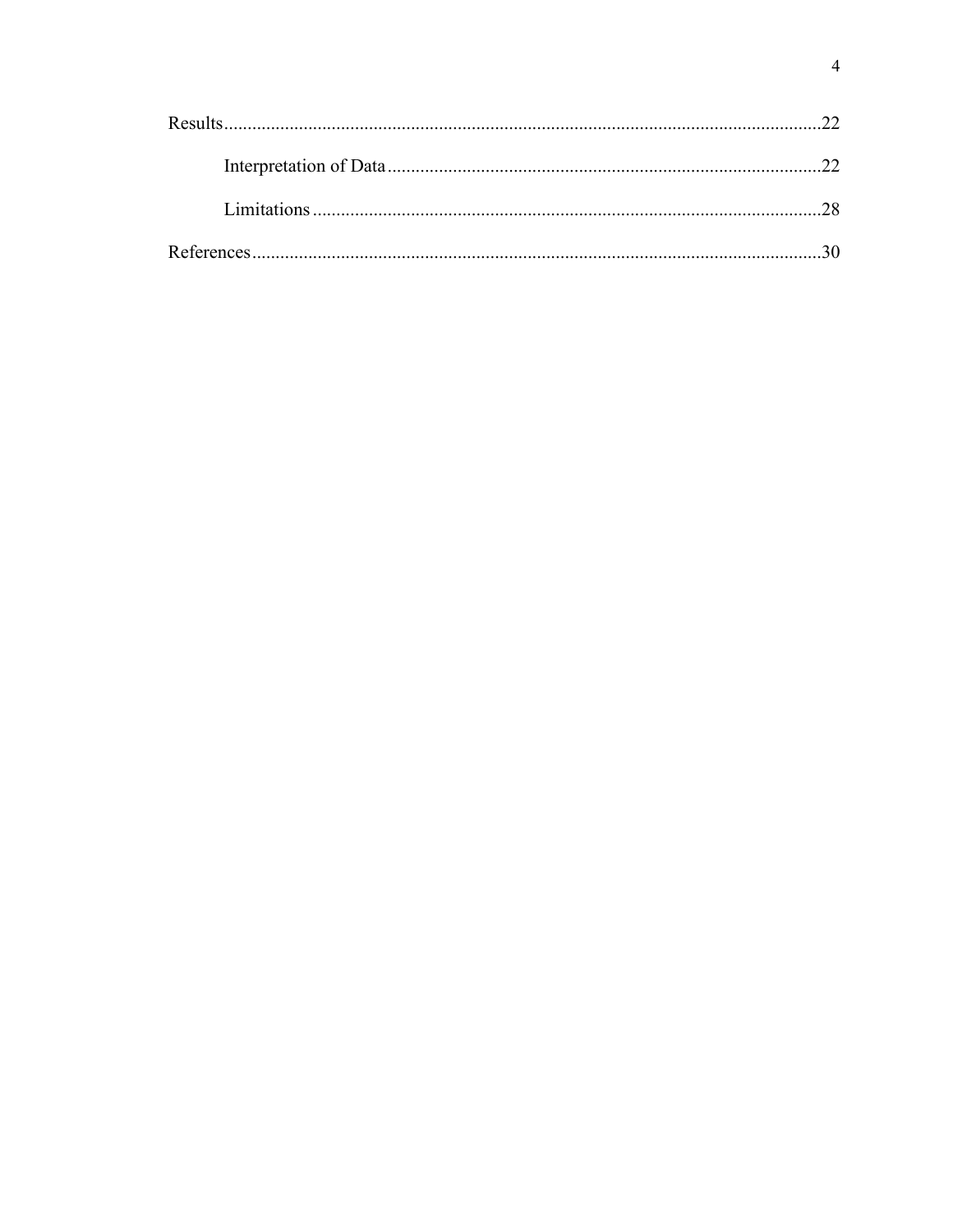# **List of Tables**

| Table 1: Previous Experience and Personal Comfort with Telehealth Results 23 |  |
|------------------------------------------------------------------------------|--|
|                                                                              |  |
|                                                                              |  |
|                                                                              |  |
| Table 5: Satisfaction with Telehealth Information Pre-Test Results26         |  |
| Table 6: Satisfaction with Telehealth Information Post-Test Results 27       |  |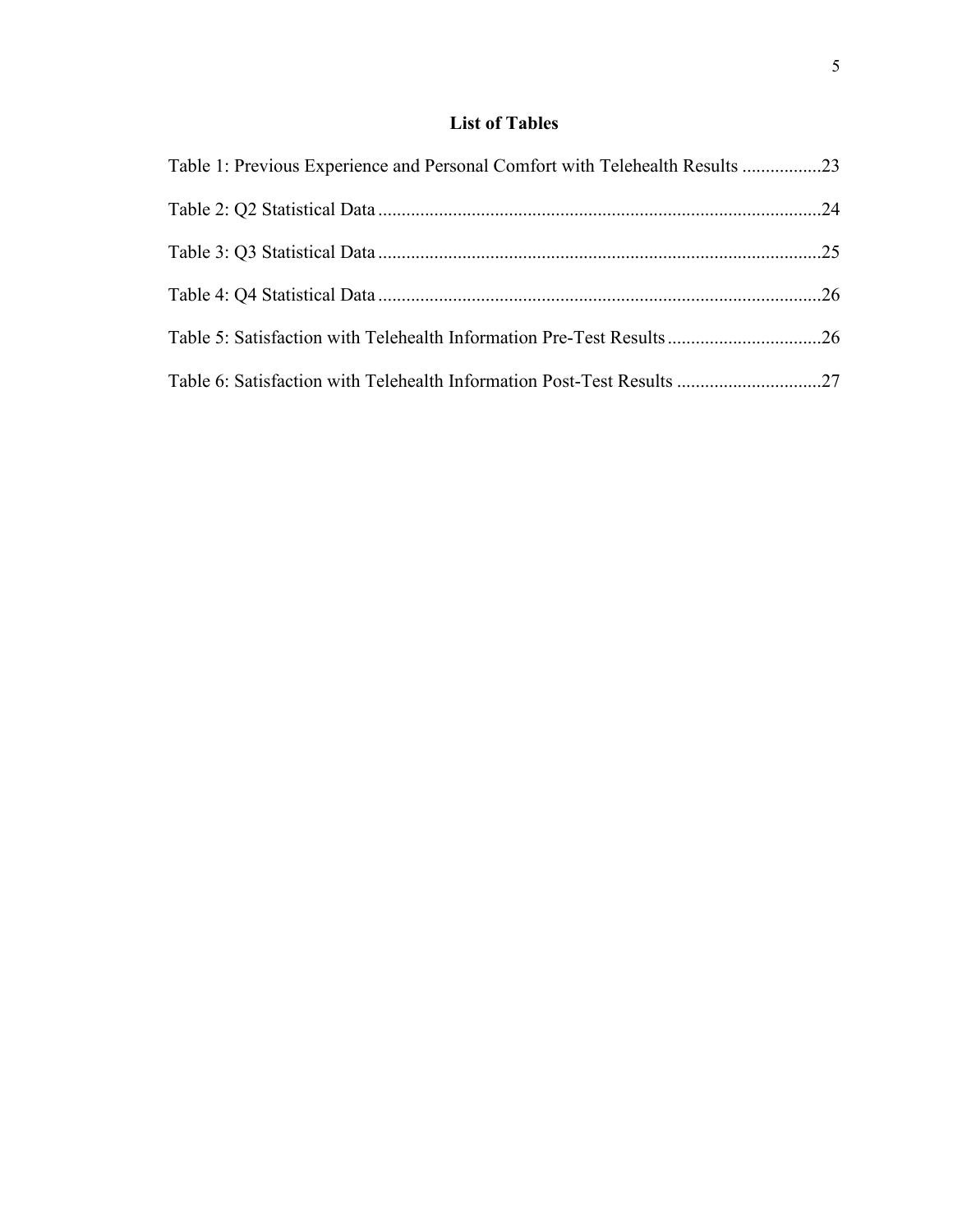# **List of Figures**

| Figure 1: Satisfaction with Questions Answered by Staff during Telehealth Visit24      |  |
|----------------------------------------------------------------------------------------|--|
| Figure 2: Satisfaction with the Amount of Effort to Enter into the Telehealth System25 |  |
|                                                                                        |  |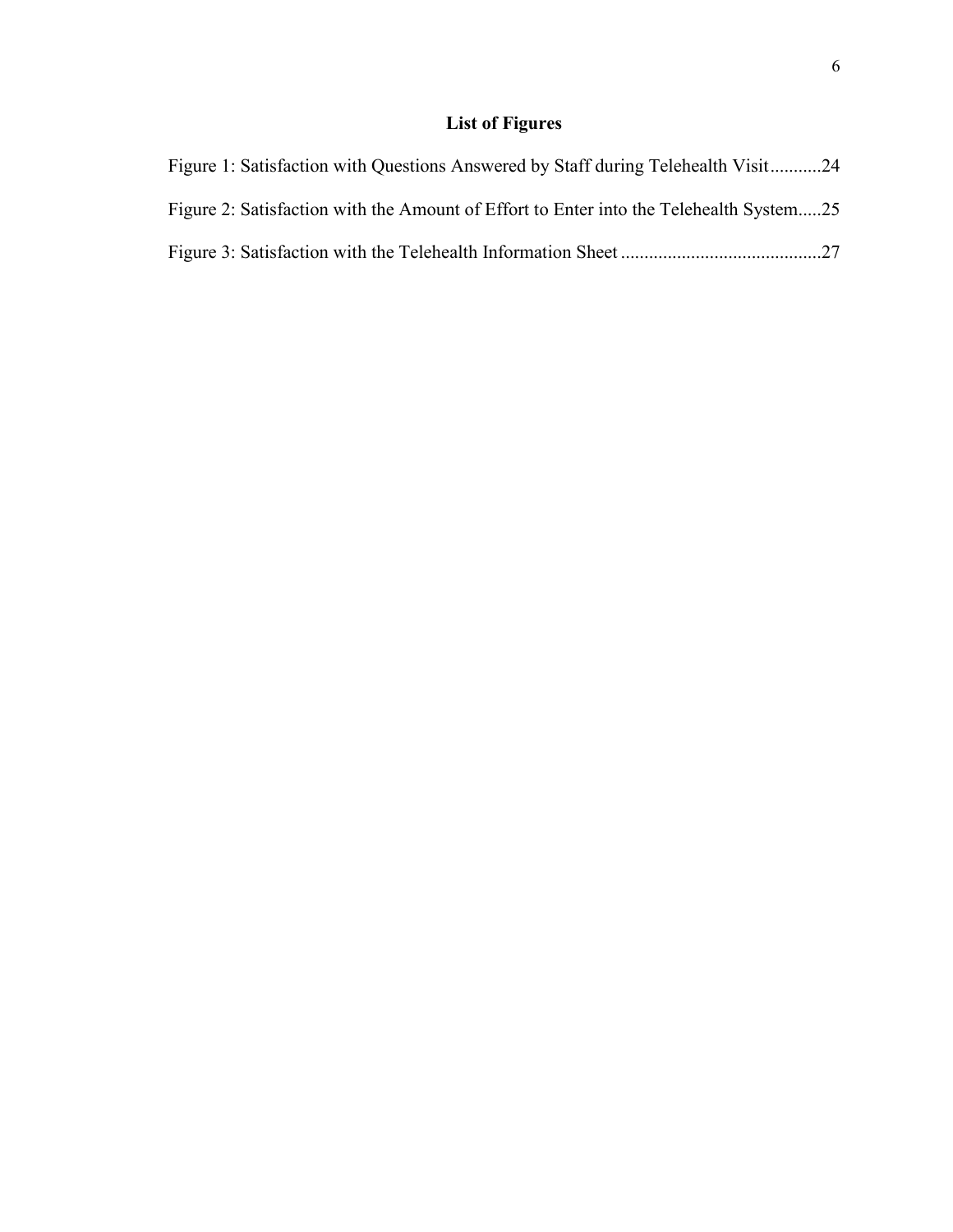#### **Problem Recognition**

There is a primary care need for the 55+-year-old population related to the increasing aging population, physician shortages, and, more recently, Coronavirus Disease 2019 (COVID-19) to implement Telehealth care. COVID-19 was first discovered in Wuhan, China, in December 2019 (Center for Disease Control & Prevention (CDC), 2020). COVID-19 is a SARS-CoV-2 most likely related to a bat coronavirus (Fisher  $\&$ Heymann, 2020). Most people have mild symptoms from the COVID-19 pandemic, and others such as senior citizens, and those with certain diseases, have severe cases and death (CDC, 2020).

Studies show that many senior citizens are interested in participating in healthcare technology, such as Telehealth (Zheng et al., 2016). The Telehealth project will include the 55+ population to provide more participants for the project at an internal medicine clinic. The American Association of Retired Persons (AARP), the American Seniors Association, and the Association of Mature American Citizens consider age 50 as the earliest that can qualify for senior-citizen status (Reed, 2021).

Telehealth is an alternative method for routine healthcare practices and management of chronic illnesses necessary for healthy, independent living among older adults (Bakas, 2018). Telehealth's contribution and interventions will affect causal factors such as moderating or mediating factors of health problems. Some of those factors include insufficient primary care coverage due to decreasing numbers of primary care providers (PCP), the increasing older population, complex health issues that come with aging, the need for frequent follow-up routine visits, and the future of pandemics. Research shows in the United States a shortage of more than 100,000 doctors by 2030.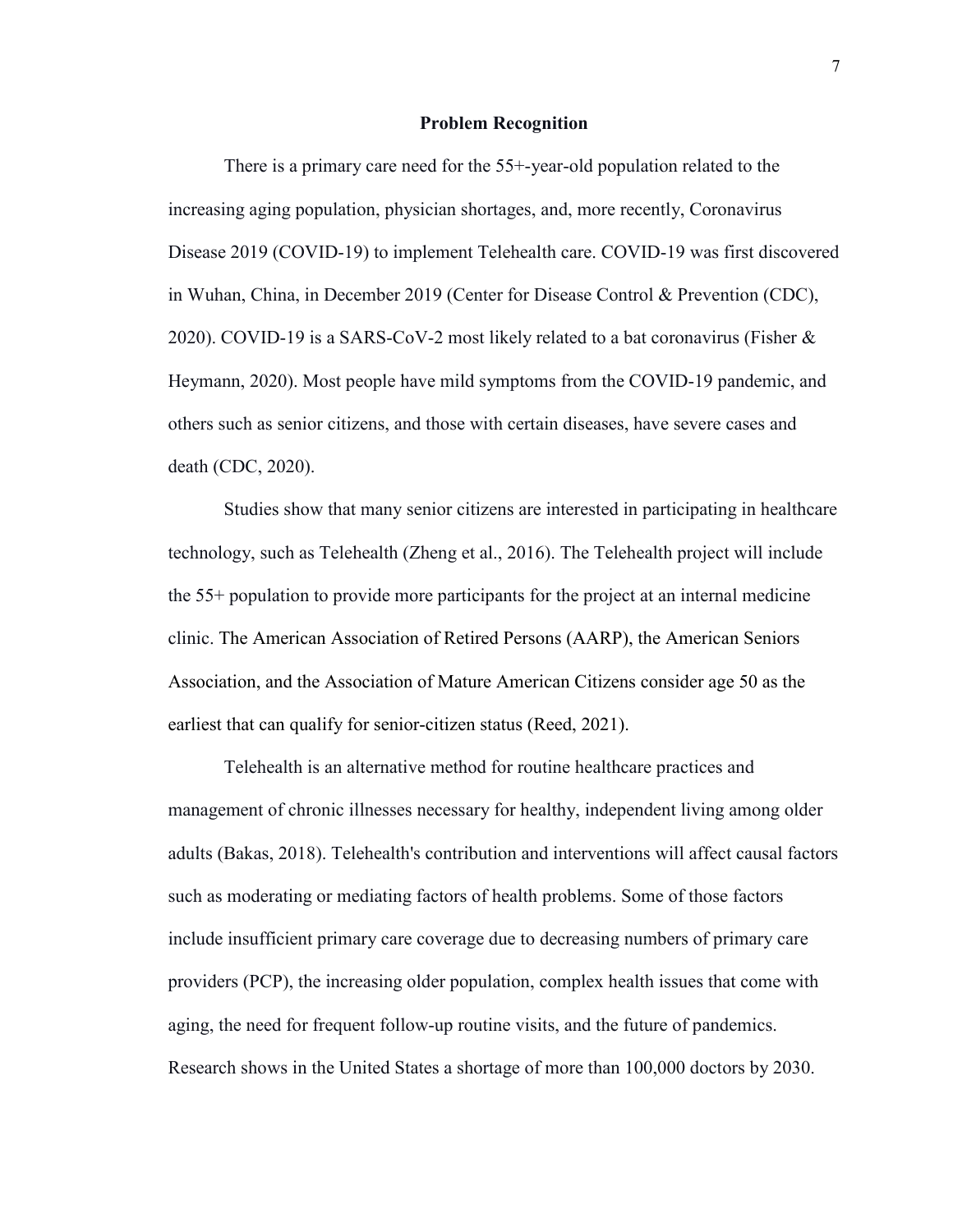The projected physician shortage relates to a lack of physicians from population growth, increased numbers of aging Americans, and retirements of practicing doctors (Boyle, 2020). Projected, for the first time in U.S. history, the number of older adults surpass children under 18 years old by the year 2035 (United States Census Bureau, 2018).

The continued growth of an aging population along with PCP shortages and COVID-19 has forced many clinics, hospitals, and other healthcare agencies to rely on Telehealth. The government has provided forms of payment for Telehealth for senior citizens during a pandemic. In this clinic setting, the Nurse Practitioner (NP) often provides routine follow-up visits, and typically reviews lab values, vital signs, weight, and other follow-up needs, all reviewed in the healthcare storage system Healow, visible during a Telehealth visit. Often discussions about medications, diet, or needed equipment take place. The NP telehealth visits take some of the burdens from the PCP. Many senior citizens are unable to travel to the clinic. Some live in rural areas that make travel difficult. Telehealth in rural areas has helped palliative care teams better communicate with patient families and assist with health care access (Weaver et al., 2020).

#### **Problem Statement**

A primary care need for the 55+-year-old population related to rapidly expanding aging population, immediate physician shortages due to the inability to increase physician demand at the same pace as with the rapidly rising population rate to compare Telehealth effect on primary healthcare needs during the Spring-2021.

#### **Project Goal**

Provide the 55+ patients within an internal medicine office the opportunity to participant in the Telehealth 55 Questionnaire regards to their Telehealth experience. The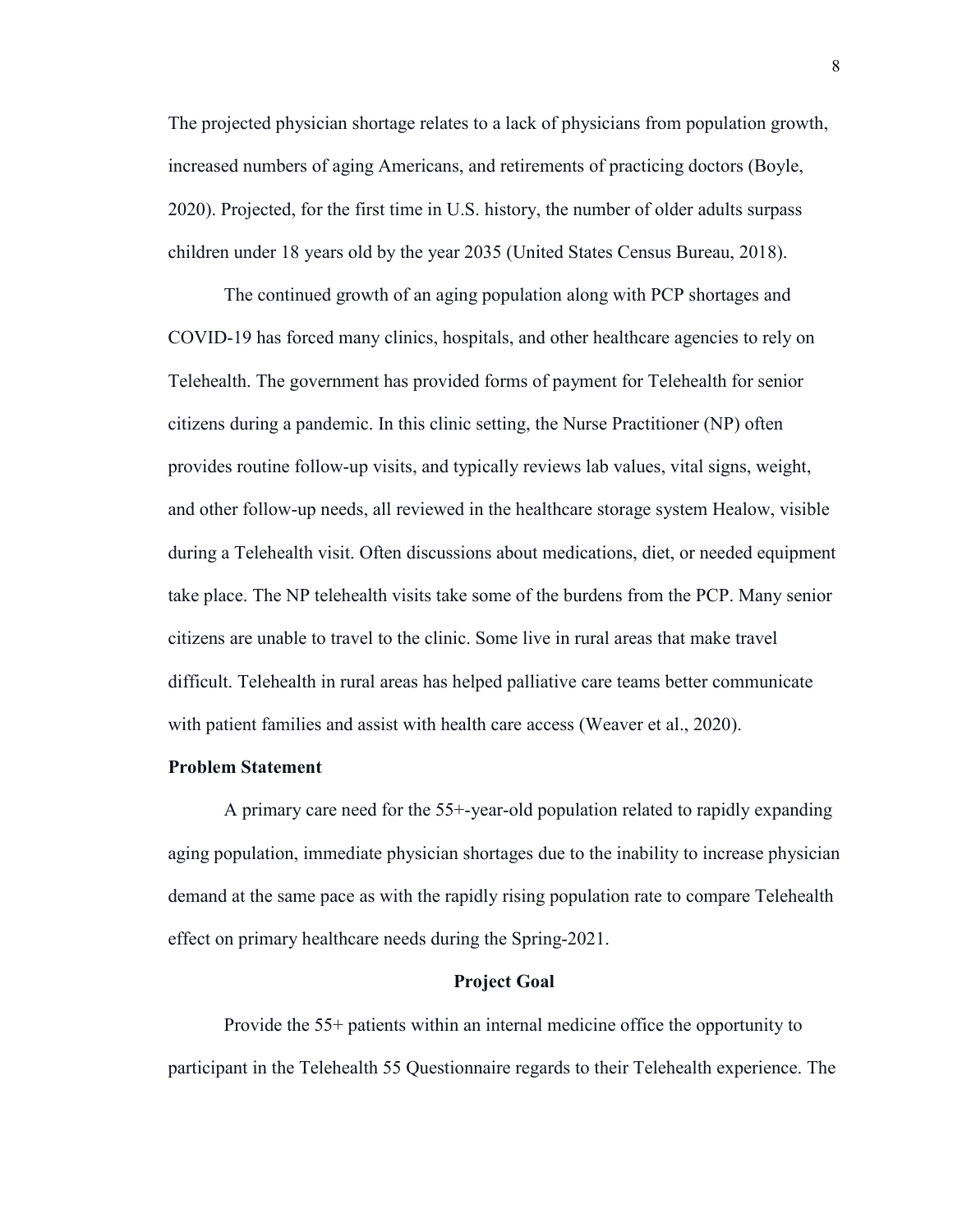questionnaire will provide qualitative and quantitative information as a quality improvement measure for future Telehealth visits concerning senior citizens within the Intracoastal Internal Medicine office.

#### **Literature Review**

The literature review included ERIC, CINAHL, and EBSCO HOST search engines from the John R. Dosher Memorial Library and the William Madison Randall Library. The following review shares information to support the future of Telehealth and process improvement within a clinic setting for the senior citizen population. There are benefits in having a Telehealth visit versus an office visit or a phone call.

#### **Telehealth**

Masoumeh et al. (2018) studied face-to-face and telenursing education and the impact on the quality of family caregivers caring for patients. A study provided caregiver training for a face-to-face group of 34 participants and a telenursing group of 34 participants. The control group was a group of 35 participants who were diagnosed with cancer. The same questionnaire was distributed to all three groups. Following the questionnaire, 12 weeks of training for caregivers in the face-to-face group and telenursing groups for caregivers to provide quality care to the cancer patient. The study found face-to-face and telenursing increased in comparison to the control group. Overall, the intervention, quality caregiver's care in face-to-face and telenursing intervention groups increased, but the control group did not. Findings indicated the effectiveness of the two training methods was similar without differences and suggested combining both training methods of face-to-face training and telenursing interventions.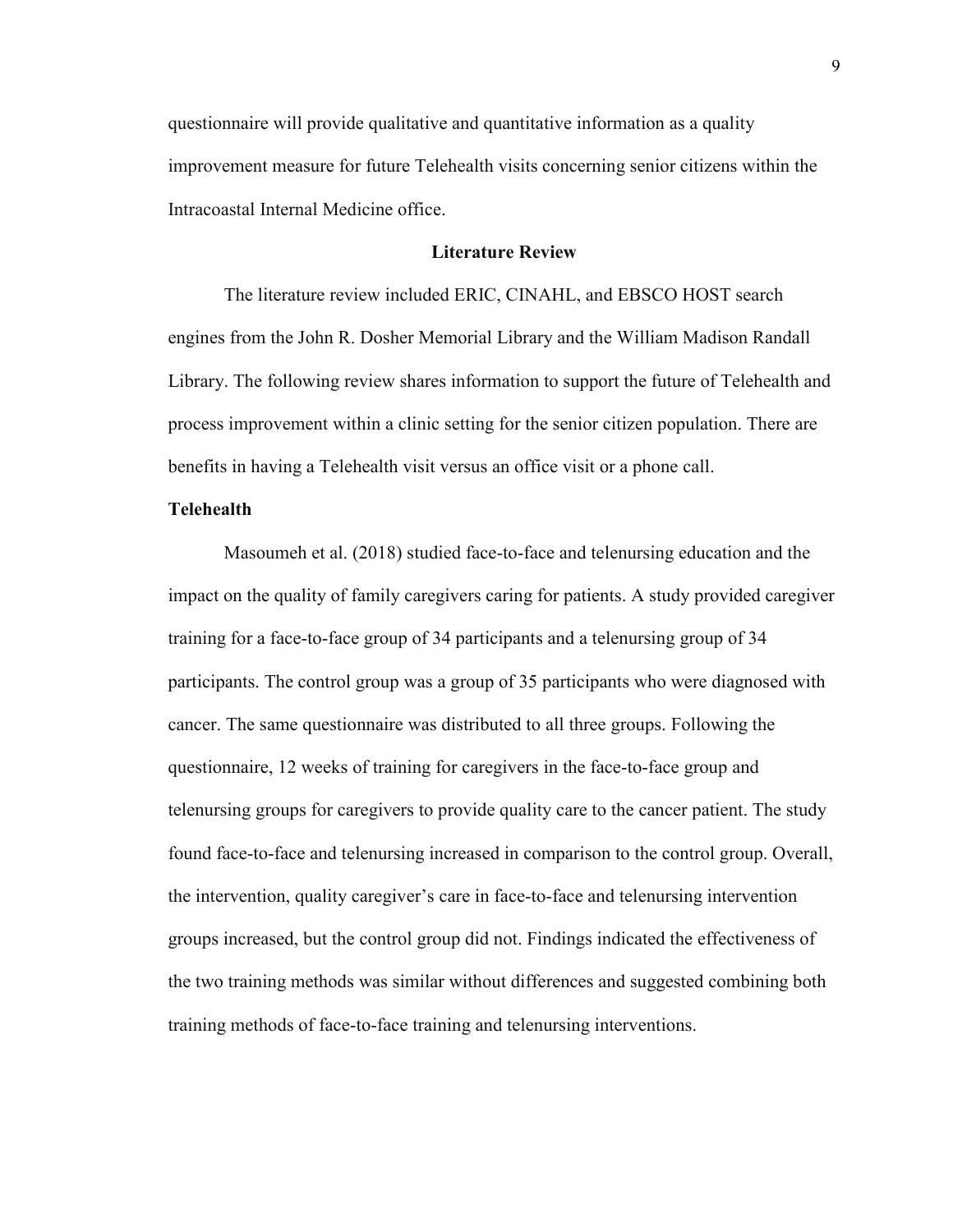Tasneem et al. (2019) provided a needs assessment of patient perceptions on telehealth visits and the quality of care. There were 13 patients diagnosed with end-stage cancer under palliative care. Interviews were based on the impact of patient's health management, user experience, technical issues, and the cost and time. The majority of patients favored telehealth and felt the doctor-patient relationships would not suffer. Another asset of having Telehealth as an integral part of patient care was that Telehealth promotes familiarity with nurses and providers. Patients felt confident the technical abilities of their caregiver to navigate telehealth visit, privacy concerns as with other technologies, cost not an issue, believed telehealth as an alternative to an in-person visit increase access, save time, increase comfort and safety by avoiding a trip to the office. Overall results showed potential for acceptance of telehealth by oncology patients in an urban location under palliative care.

Whitehouse et al. (2020) investigated telehealth-delivered diabetes selfmanagement education and support (DSMES) for older adults with type 2 diabetes mellitus following hospital discharge. One in-person home visit followed with weekly virtual DSMES for 4 weeks. Diabetes knowledge was measured at baseline and completion of the program. The Telehealth Usability Questionnaire was completed after the final session. Enrollment of 20 patients, 12 completed the intervention. The most common reason for attrition was discharge to a skilled nursing facility. Hemoglobin A1C was taken at baseline and then again 3 months later post-hospital discharge. The A1C values decreased by 1.1%, no hospital readmissions for any patient who completed the program. Telehealth successfully delivered senior citizens with diabetes type 2 follow-up education post-hospital stay to increase knowledge and decreased A1C.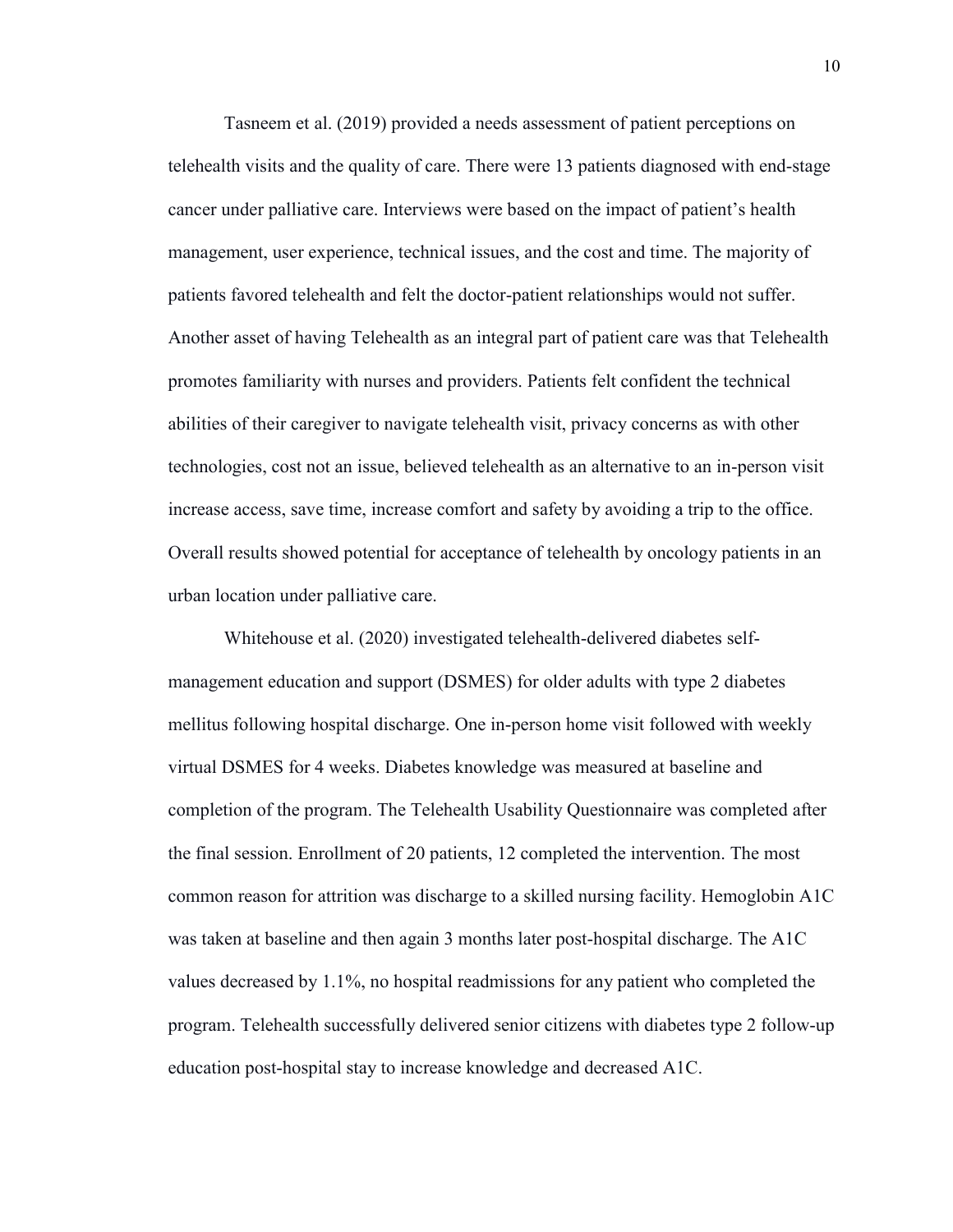#### **Older Adults**

Bakas et al. (2018) discussed telehealth as an alternative method for routine healthcare practices and management of chronic illnesses necessary for healthy, independent living among older adults. A study was completed to test the Telehealth Community Health Assistance Team (t-CHAT) feasibility, a nurse-led intervention delivered via a telepresence robot to promote independent healthy living among older adults. A quasi-experimental design total of 21 older adults, 11 participants in a T-CHAT group, 10 on the waitlist/control group. T-CHAT group had three weekly health coaching sessions from a nurse practitioner student through the telepresence robot. Chronic disease self-management promotion and maintenance of regular health practices and struggle with ongoing chronic illness self-management programs have improved self-efficacy for managing chronic disease. Many older adults prefer one-on-one interactions with healthcare providers, and a mailed toolkit may not be sufficient for some older adults. A telepresence robot used in this study had a camera and a small screen on a remotecontrolled base that maneuvered to enter the homes of older adults. The screen showed the clinician's face; the clinician can see the older adult and their surroundings in their home environment. When the visit is finished, the clinician remotely drives the robot back to a docking station for charging. Data analyzed for this study used covariance (ANCOVA) with baseline values as covariates, affect sizes using partial eta squared. Medium to significant improvements in unhealthy days, depressive symptoms, sleep, quality of life, and confidence/self-efficacy favored the T-CHAT group. Further study and refinement of the program to promote healthy independent living among older adults are needed.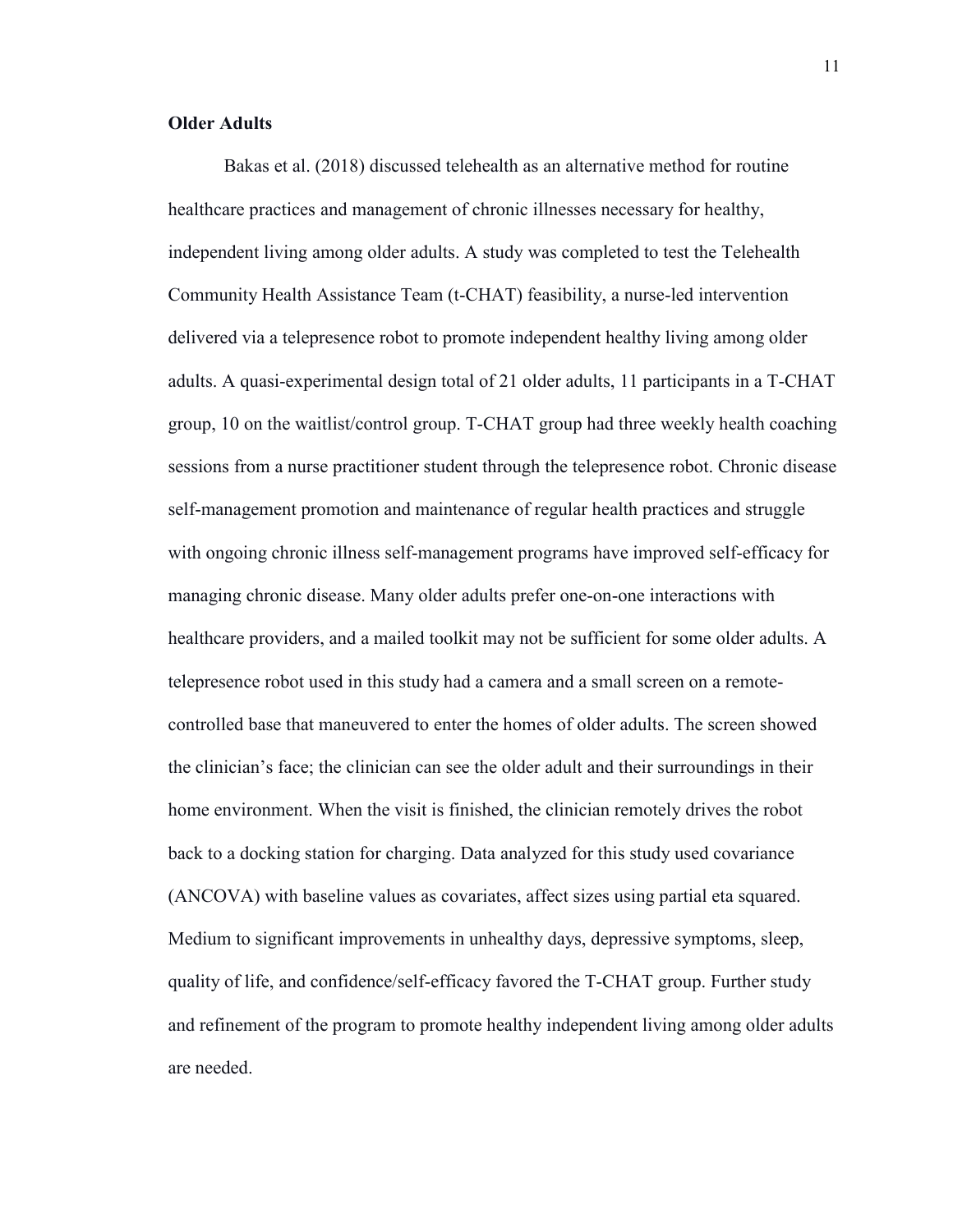#### **Rural**

Weaver et al. (2020) telehealth in rural areas has helped palliative care teams better communicate with patient families and assist with health care access. Telemedicine has the potential to extend care and access to home-based hospice services for children. A qualitative study to learn from experiences of rural hospice nurses caring for children at the end of life using telehealth modalities to inform palliative communication. Five themes about Telehealth noted accessible support, participant inclusion, timely communication, informed and trusted planning, and familiarity cultivated. Recommend communication and engagement in creative forms of human connection fosters therapeutic relationships across screens. Telehealth provided familiarity, which the interviewed nurses recognized as important for a professional presence. The therapeutic relationships and personal trust took longer to enter into with the screen. Taking time for a moment for relational content and thoughtful pauses may support a way to foster a relationship.

#### **Physician**

In Boyle (2020), the projected physician shortage relates to a shortage of physicians from population growth, increased numbers of aging Americans, and retirements of practicing doctors. People over 65 generally require more specialized care. A multipronged approach to physician shortages and gaps in care needs to ensue. This type of approach would include technology and training doctors and staff on using technology such as telehealth to improve care and reach underserved populations. It is essential to expand the care that doctors and other health care professionals can provide, such as expanding the roles of physician assistants and nurse practitioners as in some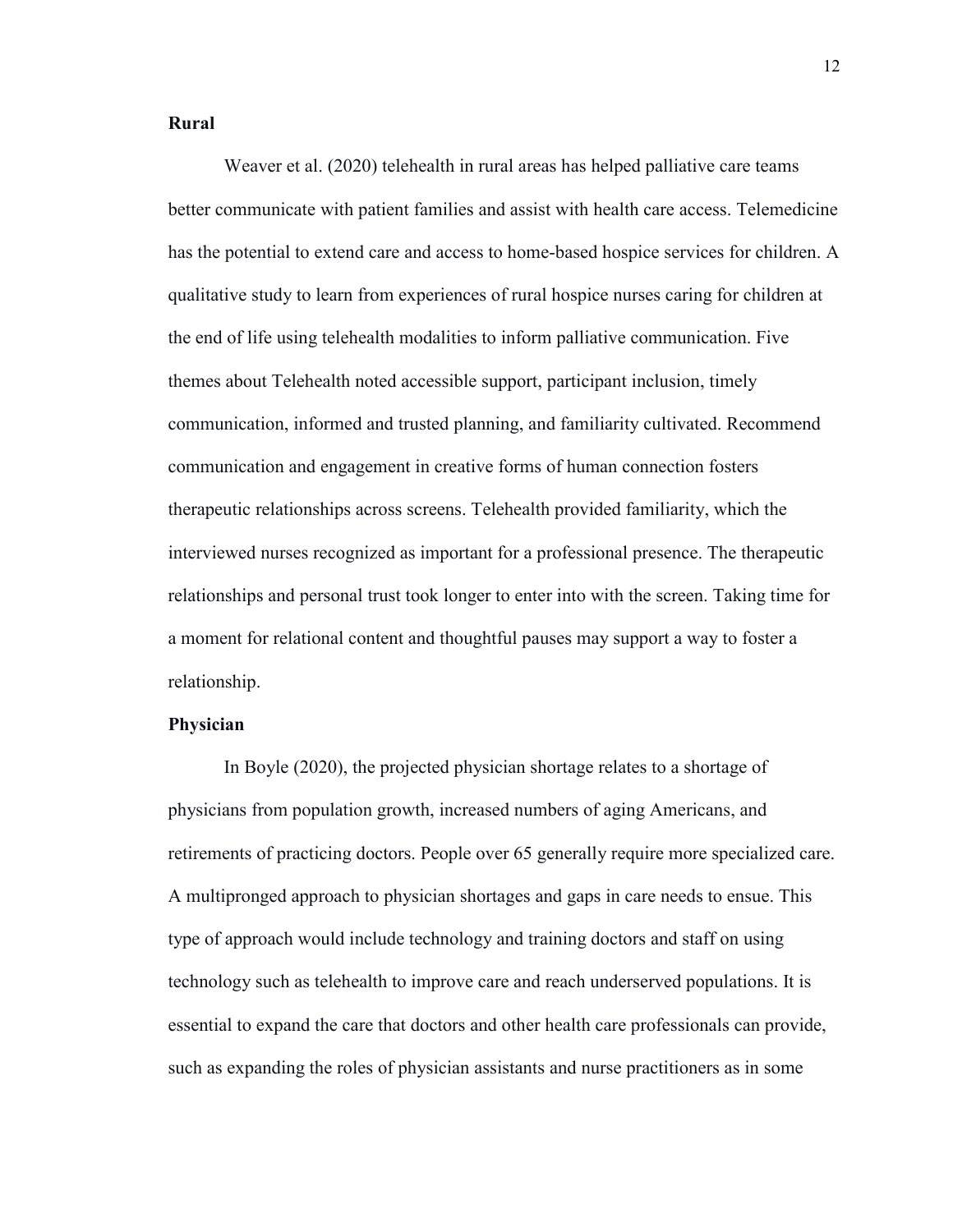states during COVID-19. COVID-19 has also highlighted the fact that there is a need for more specialists. It is projected a shortage of specialists, between 9,300 and 17,800 medical specialists alone is predicted.

#### **Senior Citizen**

Reed (2021) talks about senior citizens and mentions the American Association of Retired Persons (AARP), the American Seniors Association, and the Association of Mature American Citizens, consider age 50 as the earliest that can qualify for seniorcitizen status. The term senior citizen is to convey the distinction of the elders in our society. How old is a senior citizen? Some organizations call the age of 50 to be a senior, while others feel the age of a senior is at 60 or higher. The age of 65 is a milestone known for Medicare benefits. It is essential for healthcare providers to be aware and understand the healthcare benefits for their senior citizen patients. Senior citizens are living longer and more active participants in society.

#### **Healthcare**

Pioli et al. (2018) discuss various hypertension types, the causes, and physical changes within the body. A patient with "White-Coat-Effect" (WCE) may have elevated office BP levels induced by the presence of a physician or health care professional. Careful examination of the patient regarding a diagnosis with uncontrolled hypertension where medication adjustments may not be required. The diagnosis is confirmed when the office BP is significantly elevated  $(>=20 \text{ mmHg}$  for SBP and  $>=10 \text{ mmHg}$  for DBP) when compared to out-of-office measurements, Ambulatory BP Monitoring (ABPM), or Home BP Monitoring (HBPM). White Coat Hypertension (WCH) is diagnosed when a patient is without antihypertensive treatment and presents with high BP levels in the office, but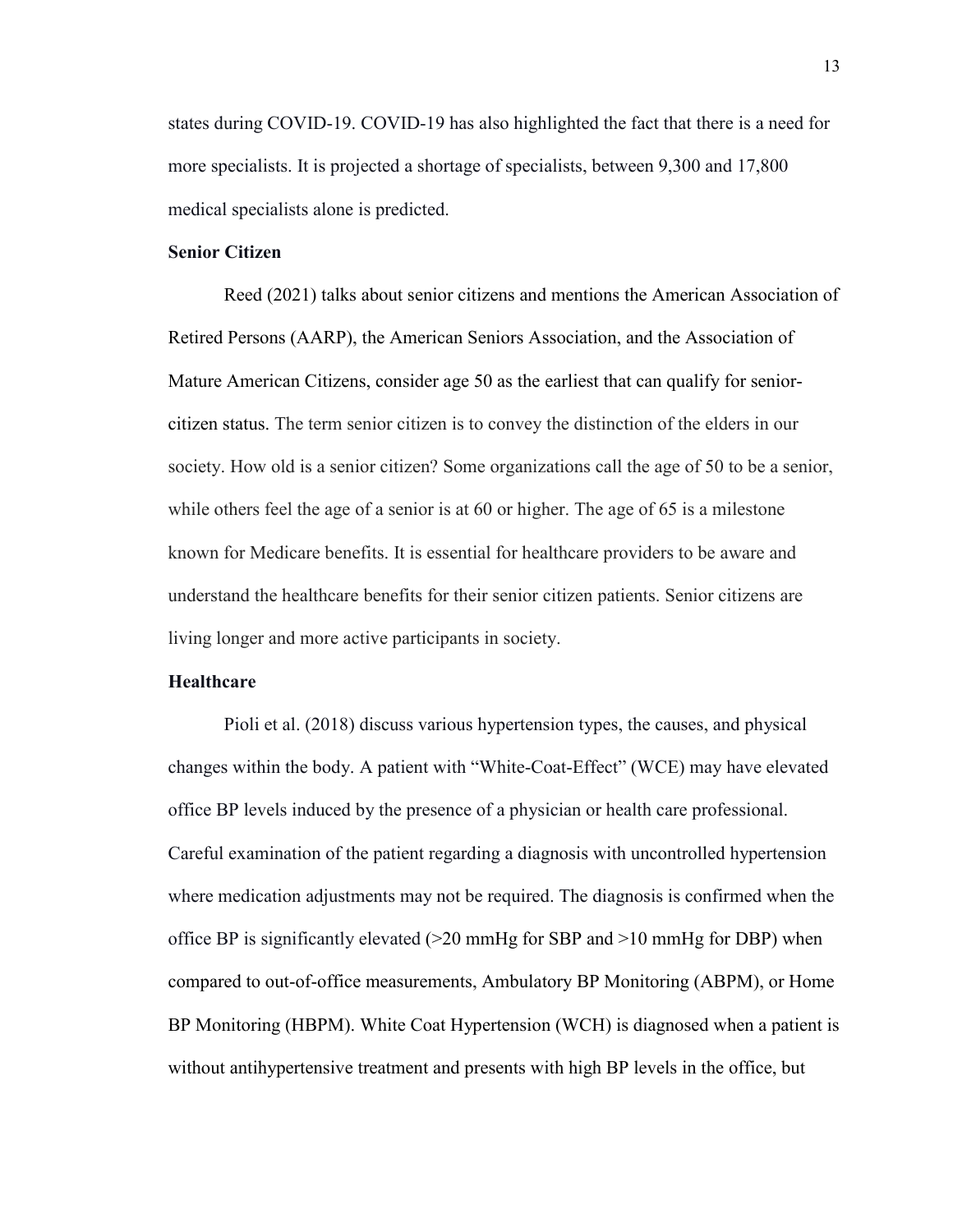when BP is monitored at home (ABPM), or Home BP Monitoring (HBPM), BP levels are not elevated. Diagnosis must be accurate and closely monitored. Patients at home for a telehealth care appointment may minimize the "white-coat syndrome." Further studies are recommended for the evaluation of such phenomena due to the possibility of Cardiovascular (CV) risks.

#### **Pandemic**

According to the Center for Disease Control and Prevention (CDC) (2020), most people have mild symptoms from the COVID-19 pandemic. Others, such as senior citizens, and those with certain diseases, have severe cases and death. Senior citizens in the United States had the most recorded deaths from COVID-19 with complications of influenza, pneumonia, and respiratory failure. As a result of the coronavirus pandemic, people may not get needed medical care due to canceled appointments, cutbacks in transportation options, fear of going to the emergency room, or an altruistic desire not to burden the health care system, among other reasons. Telehealth is utilized throughout the peak of COVID-19 and remains an alternative method for a healthcare option determined by the physician.

#### **Theoretical Underpinnings**

#### **Nursing Quality Caring**

The Quality-Caring Model selected is about independent and collaborative relationships necessary for successful Telehealth care. Understanding structure, process, outcomes, and components is a function of time and circumstances. The essentials include relationship-centered professional encounters, the greater part of nursing's work (Duffy & Hoskins, 2003). The clinical caring process holds relationships on mutual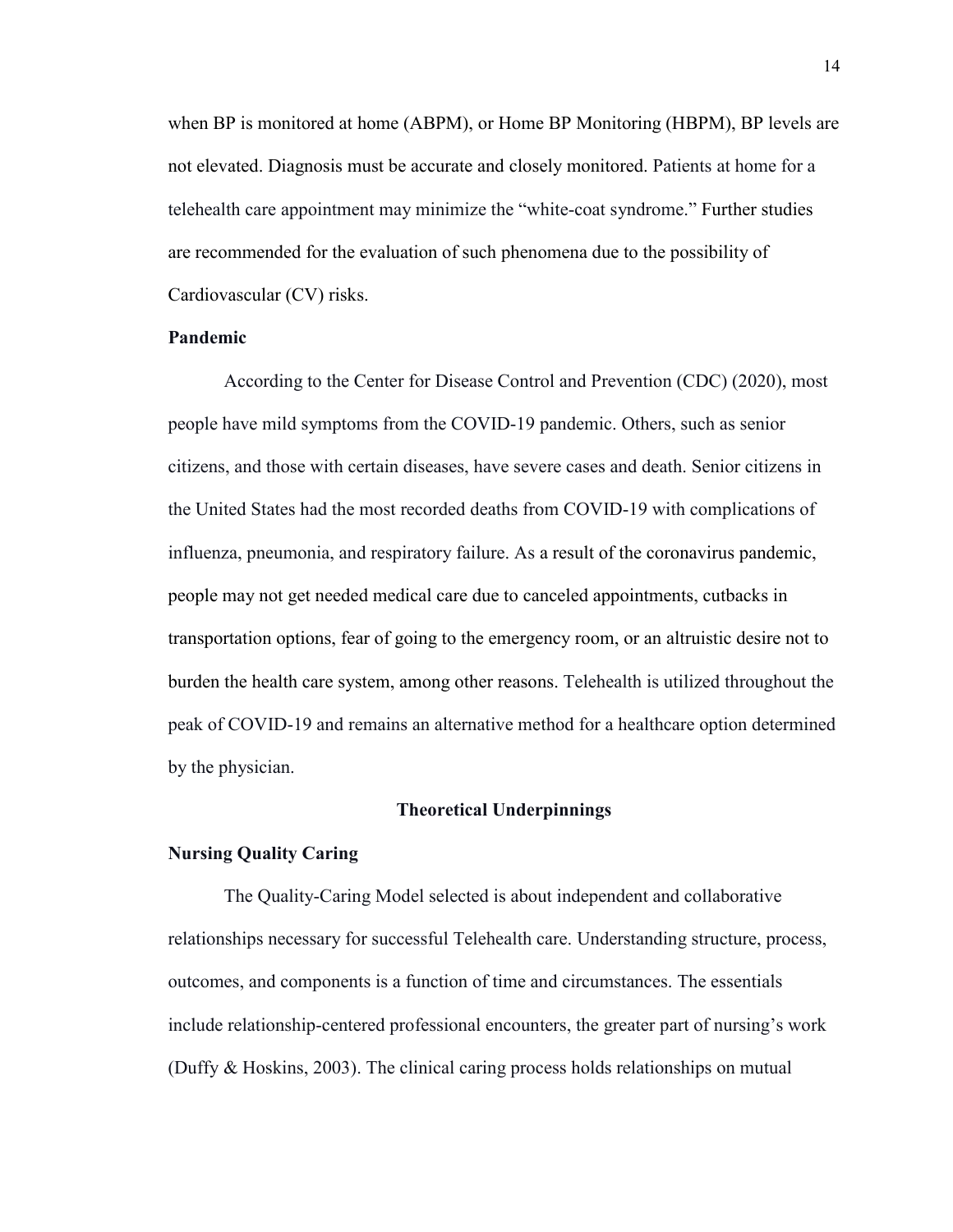respect, faith, hope, trust, and sensitivity to creating a human connection. From observation, creating a human connection while caring for a patient via Telehealth requires less distraction and greater comfort showing more of a relaxation benefit for the patient. Being at home affects the discussion and care between the provider and patient with a positive experience. Patients at home for a healthcare appointment may likely minimize the "white-coat syndrome" (Pioli et al., 2018).

When one feels cared for, a sense of security makes it easier to learn new concepts such as Telehealth, change behaviors, take risks, and follow guidelines. While independent relationships with patients/families are primary, collaborative relationships are essential to quality care. Relationships characterized by caring contribute to positive outcomes for patients/families, health care providers, and health care systems (Duffy  $\&$ Hoskins, 2003).

#### **Technology Caring**

Technology and caring must be in unison, both competencies to perform needed tasks with technology. Nurses must have the ability to perform necessary duties to provide care and seamlessly meet the needs of patients in a caring way. This is essential for all technological necessities of care, as with the Mid-range Theory, technology, and caring are harmoniously aligned (Locsin, 2013).

#### **Needs Assessment**

#### **Target-Population**

The primary care needs for the 55+-year-old population often require frequent primary care physician and nurse practitioner routine visits. To observe the 55+-year-old population with various comorbidities, the Telehealth effect and healthcare satisfaction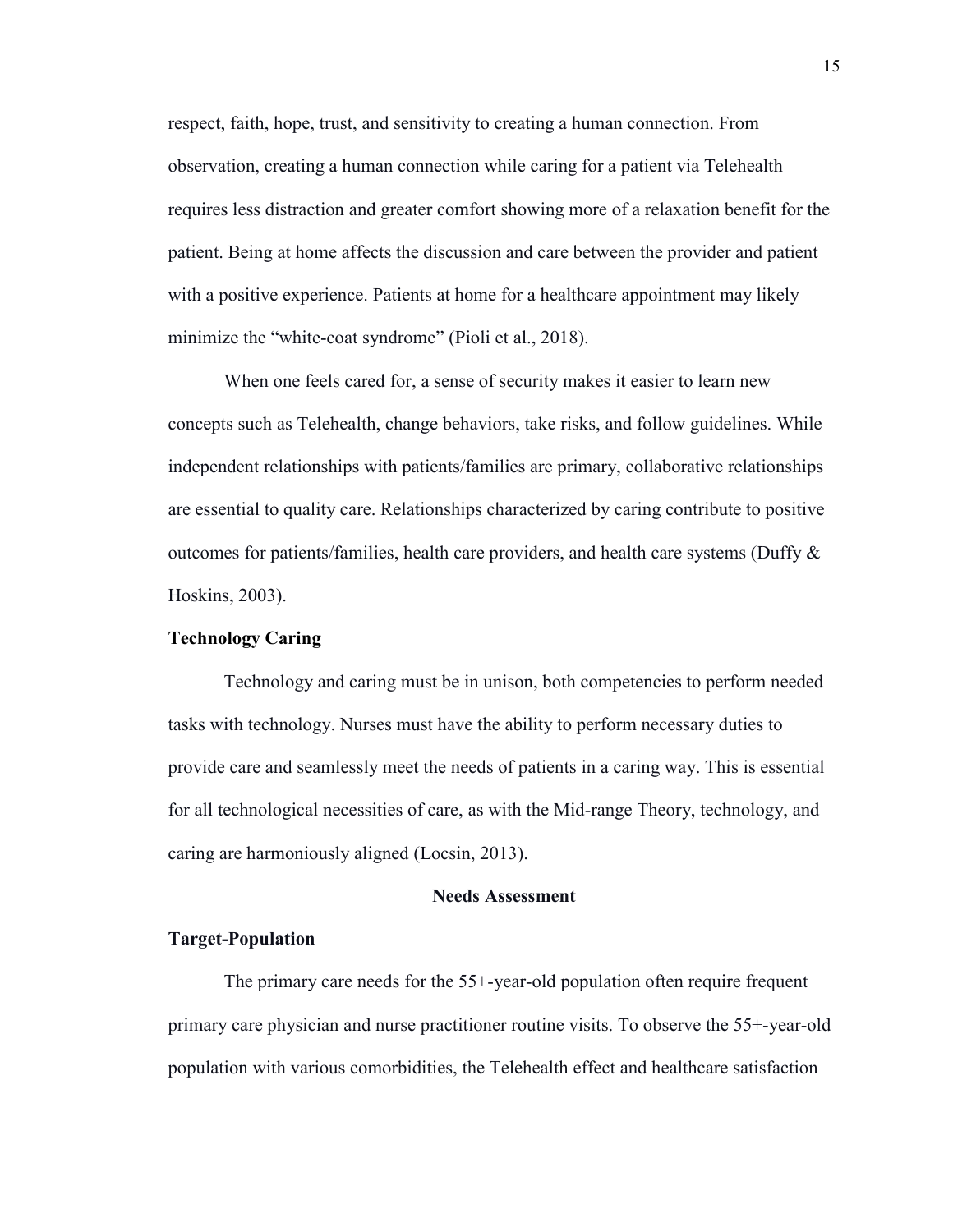needs over 2-3 weeks. The average Telehealth visit per day for a patient 55+-year-old is approximately five visits per day. This study takes place at an internal medicine office supporting research for an aging population's healthcare needs. For the project, the Primary Care Physician (PCP) is a partner, sponsor, and stakeholder. Primary Care Physician, Nurse Practitioners (NP), Registered Nurses (RN), Medical Assistants (M.A.), Phlebotomists, office staff including receptionists, telehealth trainers, medical records, human resources, and accounting are involved in the daily function of the internal medicine clinic, therefore, were also stakeholders. For this study, the PCP, MA, NP, Telehealth trainer, and Medical Records are vital participants. Choice of setting is at the PCP's office, and 55+-year-old patients communicate via Telehealth for routine visits.

#### **Organizational Assessment**

The Internal Medicine Clinic is busy, prosperous, with an excellent reputation, affiliated with the County Medical Center, and highly respected within the community. The ratings are 4.7 out of 5.0, with positive comments about excellent care (Healthgrades, n.d.). Often the elderly population move here from the northern states to reside once they have retired. Many of the senior citizen's families remain in the northern states. Currently, the clinic has an online system with an App called Healow. The Health Portal and Healow App is a secure tool that allows 24/7 access to your health care via computer, tablet, and smartphone. Healow is an assessable, safe, secure, convenient communication tool. It has the capability for updates on health records such as patient labs, physical assessments, vital signs, notes, appointments, consults, email, and personal information such as phone number, address, and a conduit to Telehealth (Partners in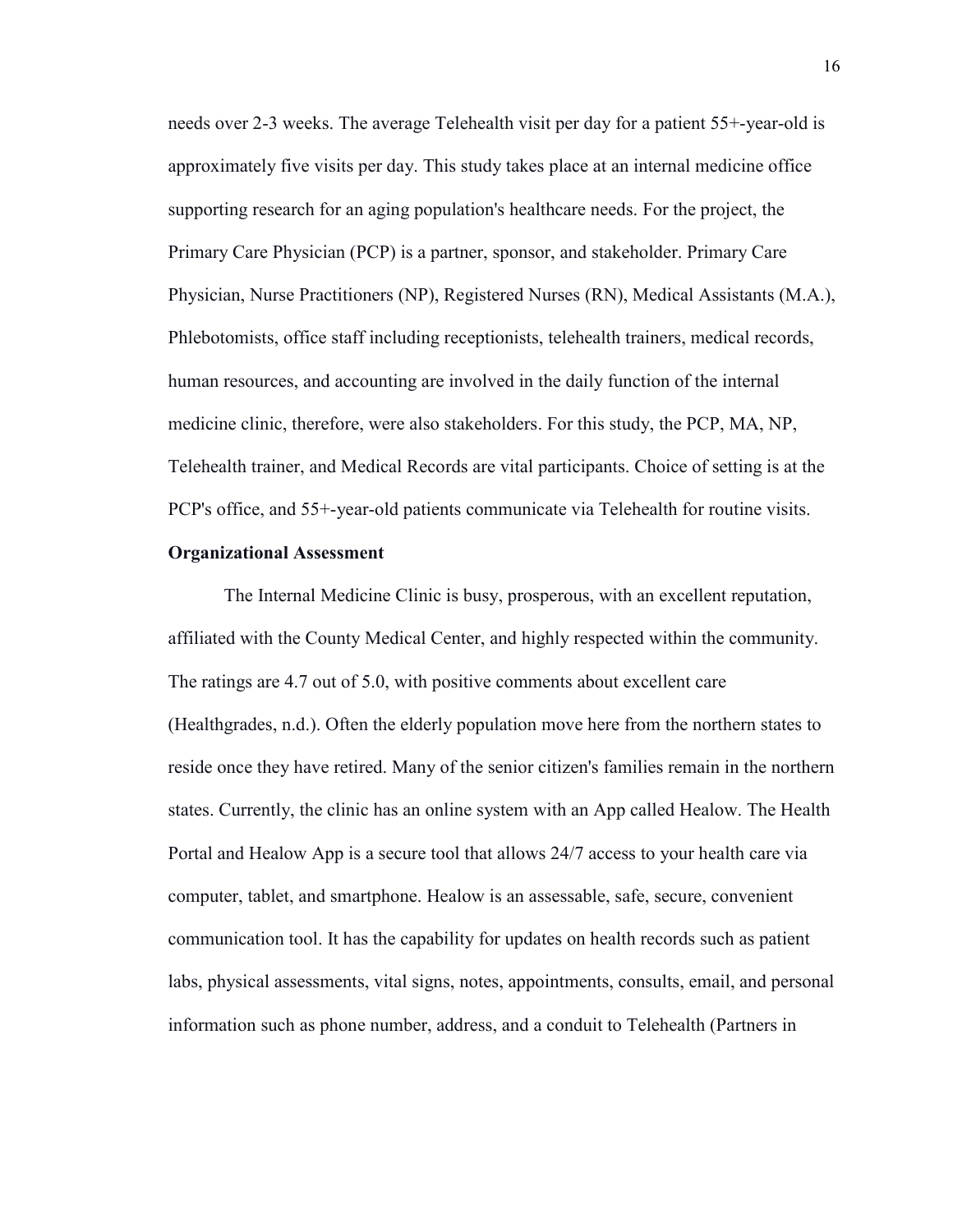primary care/Healow, 2020). The PCP's, NP's, RN's and adult patients of all ages use the Healow App or sign in to the Healow portal from a computer.

The staff and most clients are technology savvy. For example, when the NP is on a Telehealth visit with a patient, and the patient's internet is interrupted, the NP quickly calls the client's smartphone. The NP and client FaceTime for a couple of minutes until the internet problem is resolved. Once resolved, they return to the Telehealth screen. The NP's quick action to utilize informatics portability is the knowing, caring, and well informed of technology assets. Advantages of Telehealth care lead clients to more involvement with their health care, the potential for cost savings when staff not in the office, and relies on current knowledge and known alternatives to address a problem. Patient satisfaction occurs with the ability of Telehealth to monitor, visualize, and interact remotely with patients in rural, urban, and suburban areas (Wynn, 2020). Telehealth provides accessible support, timely communication, informed and trusted planning. Ultimately, a knowledgeable comfort level develops (Weaver et al. 2020).

#### **Available Resources**

The community has Uber, bus, taxi, and trolley public transportation, a local health department with many services such as health care, education, social services, and food pantries. Below is a link to the City of Wilmington, North Carolina Transportation (2021), [https://www.wilmingtonnc.gov/departments/public-](https://www.wilmingtonnc.gov/departments/public-services/sustainability/transportation)

[services/sustainability/transportation.](https://www.wilmingtonnc.gov/departments/public-services/sustainability/transportation) The Patient/Physician ratio for this county is 1,070/1 (County Rankings, 2020). Centrally located within city limits are a university, a community college, and a large trauma level two medical center with 855 patient beds.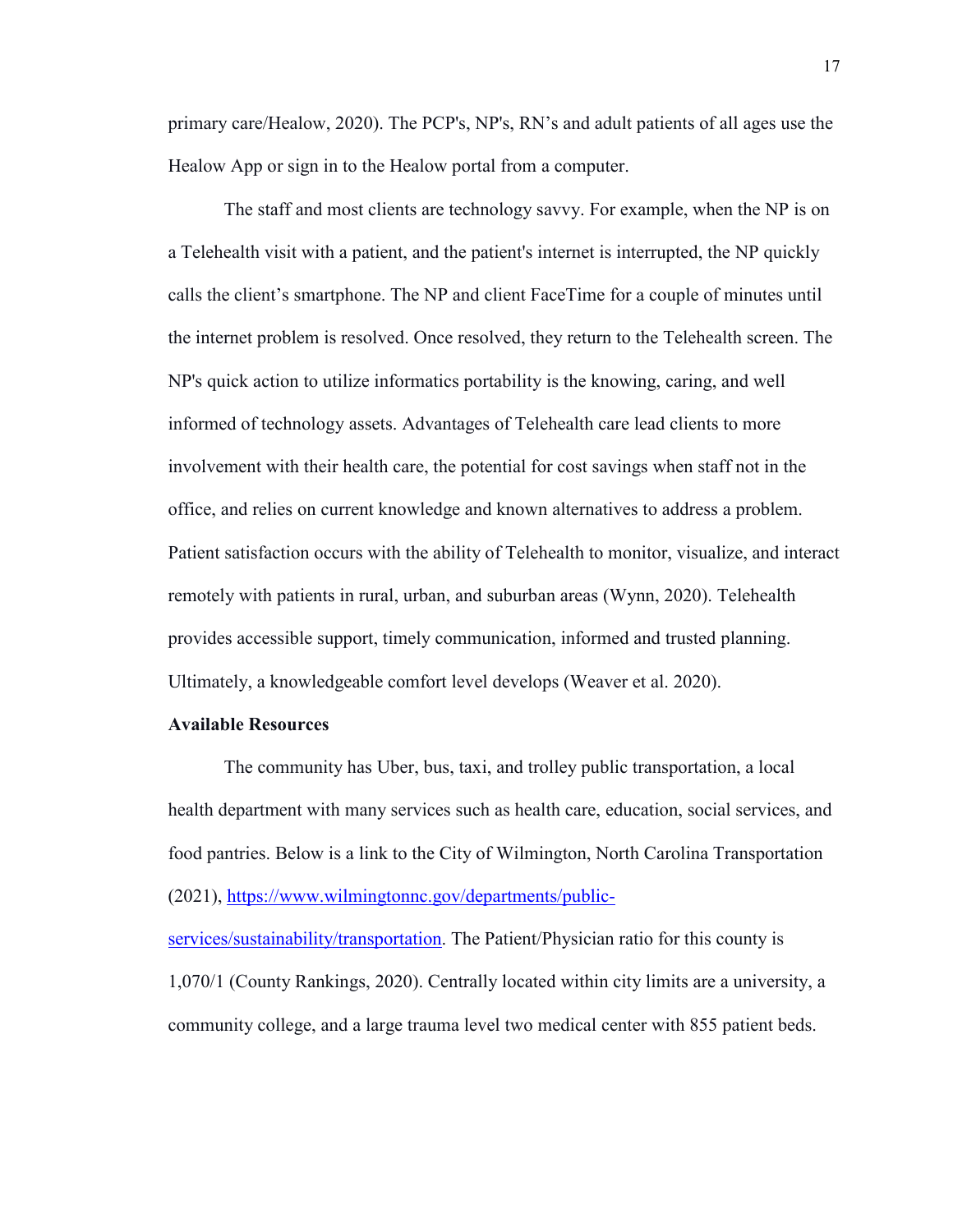Many local businesses are supportive monetarily and volunteer for many functions within the community.

#### **Cost Analysis**

This project's costs are minimal other than an online quality secure Qualtrics questionnaire titled "Telehealth 55 Questionnaire" with one text answer question and three Likert Scale questions included in the questionnaire, security, access to results, time-consuming data collection, statistical results, and interpretation of results.

This project will take approximately 3 weeks of client participation in collecting data to obtain a substantial number of participants. During the 2-3 week time frame, each patient who provides consent to participate in the "Telehealth 55 Questionnaire" will participate in this study. The NP has Telehealth visits on Tuesdays and Thursdays. The PCP also has Telehealth visits a few times throughout the workweek. The telehealth visits are scheduled for 15-minutes. In observation of approximately half of Telehealth's workday (8:00 am to 11:00 am), visits included an average of five patients within the 55+-year-old age group. The project is to take place within a 2-3 week timeframe with approximately 30-50 patients to participate in the study.

#### **Work Plan**

It was anticipated that meetings and emails in preparation with PCP, NP or MA, and other stakeholders were to start in January/February 2021. A questionnaire was developed via the Qualtrics platform including one Free Text question – What is your previous experience and personal comfort with Telehealth system? Also included were three Likert scale questions that had five possible answers as follows: 5. Very Satisfied, 4. Satisfied, 3. Neither Satisfied nor Dissatisfied, 2. Dissatisfied, 1. Very Dissatisfied.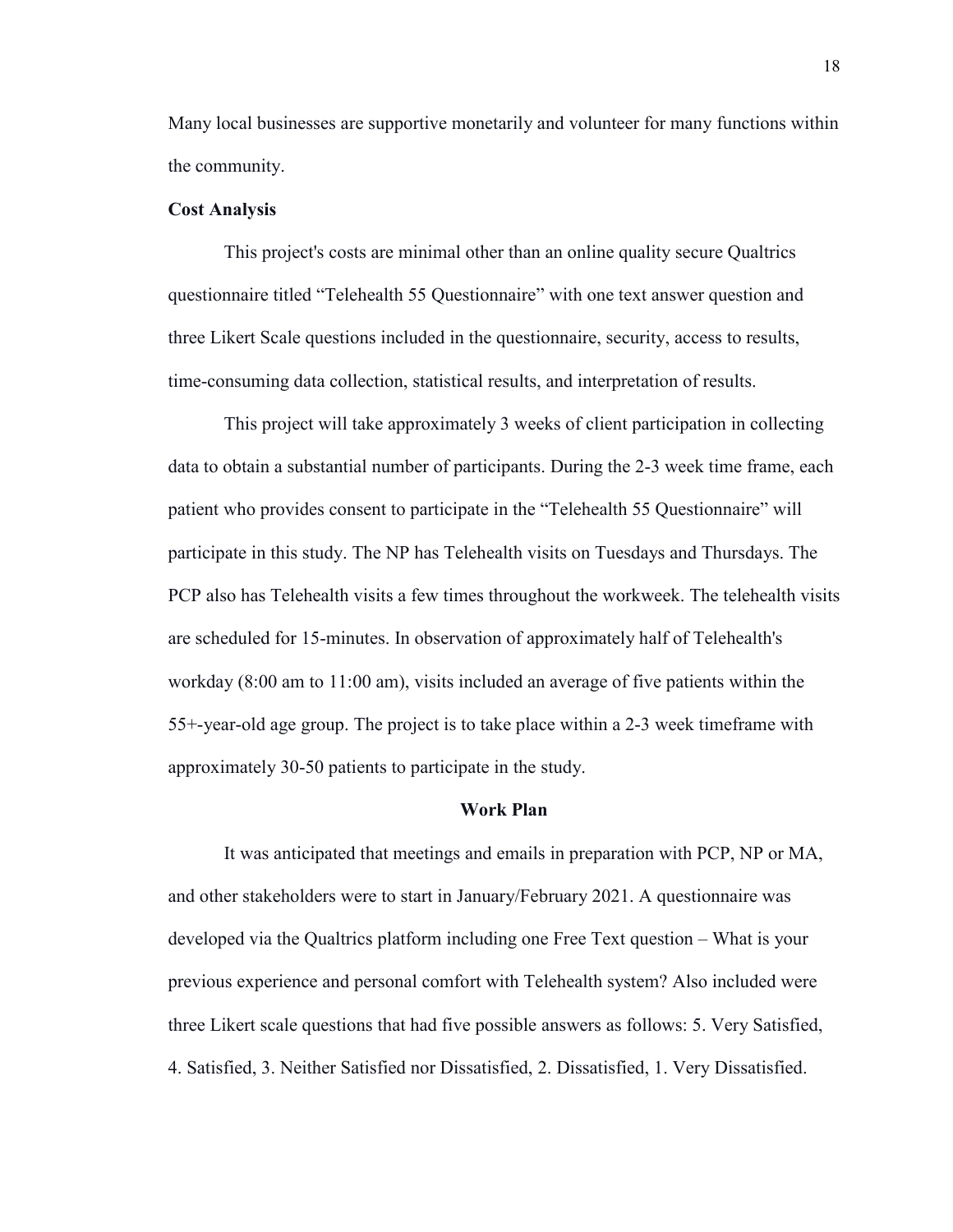The only identifier was the patient's age, an email invite, provision of a formal explanation of the study, permission consent from clients interested in participating in this study, and an information sheet on Telehealth. Once approved by the IRB, the study began on May 14, 2021, to continue for 2-3 weeks to collect data, and end by June 11, 2021. The week of June 21-29, 2021 was to interpret, analyze findings, and provide results. The results were discussed with the Project Chair, Project Partner, Project Member, and stakeholders. All data was stored on a secure jump drive, a Passport (portable storage, password protection), and kept locked in a cabinet.

#### **Internal Stakeholders**

A partnership with Intracoastal Internal Medicine including practice partner, MA, and other key stakeholders the NP's, medical record department, and staff with a shared vision, goal, dedicated time, and resources developed. Included was ongoing communication and strategic planning for short-term and long-term planning. This was the first study to take place in the Intracoastal Internal Medicine practice. The cooperation, partnership, and commitment of collaborative communication are ongoing. Telehealth blossomed due to the Pandemic. The need for Telehealth and a performance improvement project implemented related to the new process of Telehealth

#### **Implementation**

The Telehealth experience questionnaire consists of four questions, one Free Text question, and three Likert Scale questions via Qualtrics. The question-answer choices for all three Likert Scale questions are as follows.

- 5. Very satisfied,
- 4. Satisfied,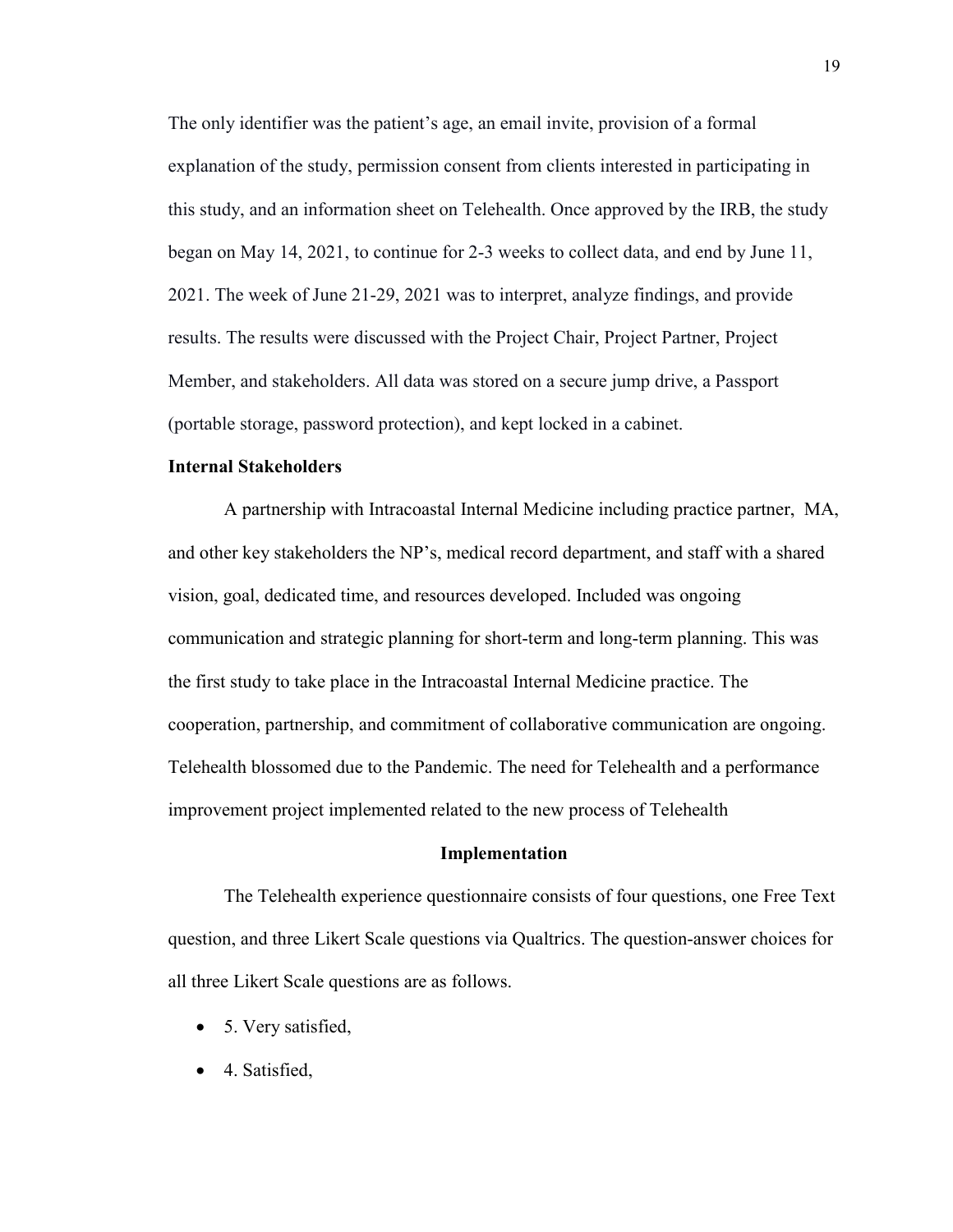- 3. Neither Satisfied nor Dissatisfied,
- 2. Dissatisfied, and
- 1. Very Dissatisfied.

The questions consisted of:

- Question 1. What is your previous experience and personal comfort with the Telehealth system? (Free Text)
- Likert scale Question 2. How satisfied were you with the questions and answered by staff during the visit? Select one answer. (Likert scale)
- Question 3. How satisfied were you with the amount of effort it took to enter into the Telehealth system? Select one answer. (Likert scale)
- Question 4. How satisfied were you with the Telehealth information sheet? Select one answer. (Likert scale)

Research of several questionnaires including The Telehealth Satisfaction Scale (TeSS) by Morgan et al. (2014) was reviewed. The three Likert scale questions developed were considered reliable for the specific needs of the Intracoastal Internal Medicine practice. All questions reviewed by the practice partner and committee members were agreed upon. Questions were provided through Qualtrics. Instruments were appropriate for diverse ethnicities and multiple languages. Cultural sensitivity inclusive of sensitivity, characteristics, and values were included. Stakeholders participated in the questionnaire and were familiar with questions. Key points from the questions are paramount to developing a sound Telehealth program evaluation and future quality improvement.

The only identifier in this Telehealth project was the age of the patients. Approximately 2-3 weeks was used to distribute and collect consent forms, distribute and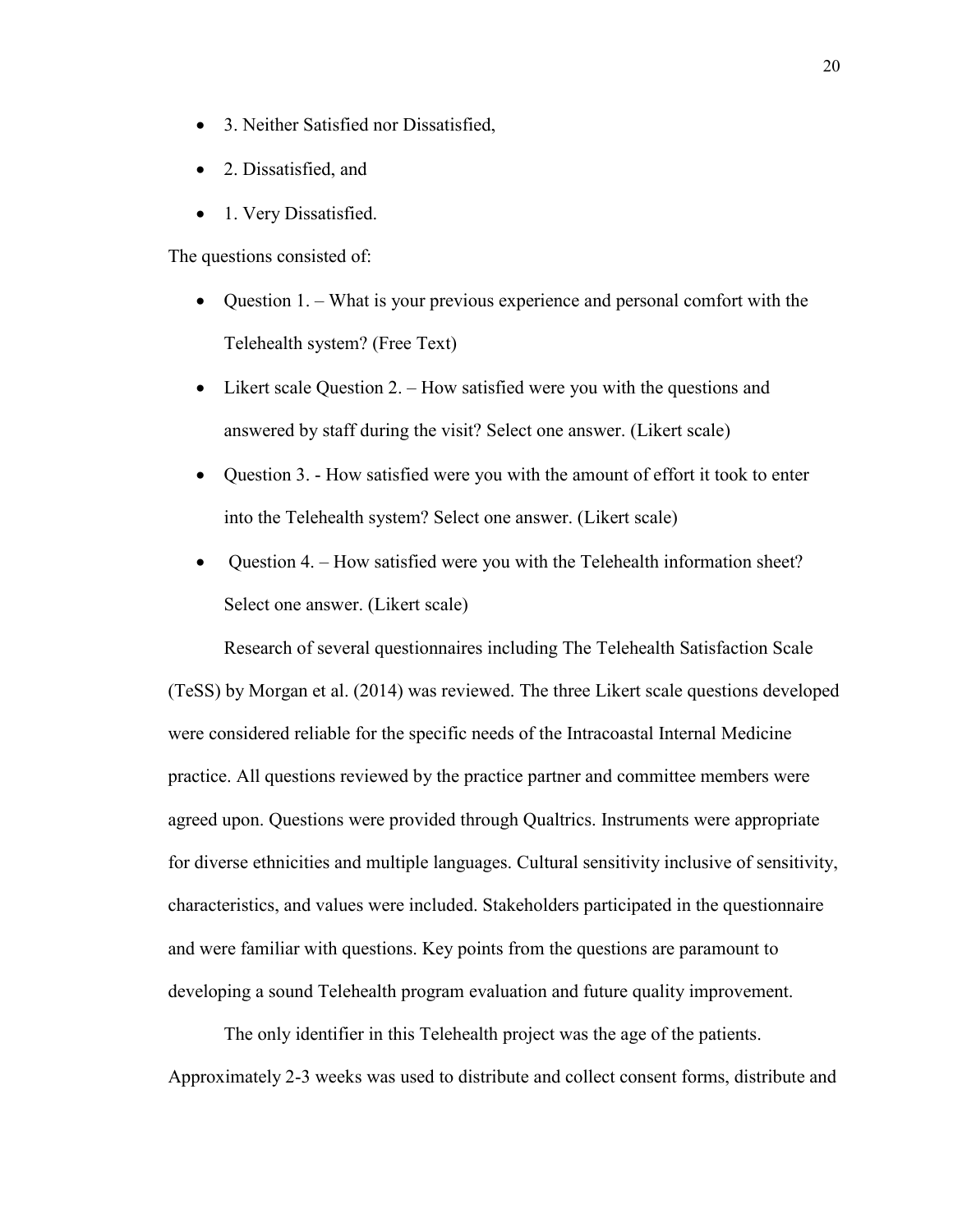collect questionnaire results, interpret quantitative and qualitative data, and share results with the project chair, project members, and key stakeholders. The goal was to have approximately 30-50 participants. Due to staffing and patient low census, an additional week was extended agreed upon through 6/11/21 for an opportunity of more voluntary participants in the Telehealth 55 Questionnaire.

Dependent variables were the patients' successful participation in the Telehealth program. The patients received excellent health care via routine Telehealth visits. The support staff understood and followed the policies/procedures and guidelines for the Telehealth program. Financial revenue was provided within the budget. The independent variable was the Healthcare provided by the Telehealth care program. Stakeholders were involved in anticipating what the evaluation data would include and were part of the program development. Verified questionnaire corresponded to the program outcome objectives, patient satisfaction. The distribution of the questionnaire was critical to the data collection and the survey design. Opportunities to address rigor were to check findings against raw data and review raw data in light of the findings. Credibility increased when those who provided the data were asked to review the findings and provide feedback about the accuracy of the interpretations.

A timeline of 3-4 weeks was used to collect data, interpret data, and provide utilization and report of results, provide oral dissemination and electronic dissemination conclusion of current project report electronic to the University's Dover Library Digital Commons. Data will reside in a locked secure area. The project student had access and one key resource person, a statistician allowed access. The project student analyzed the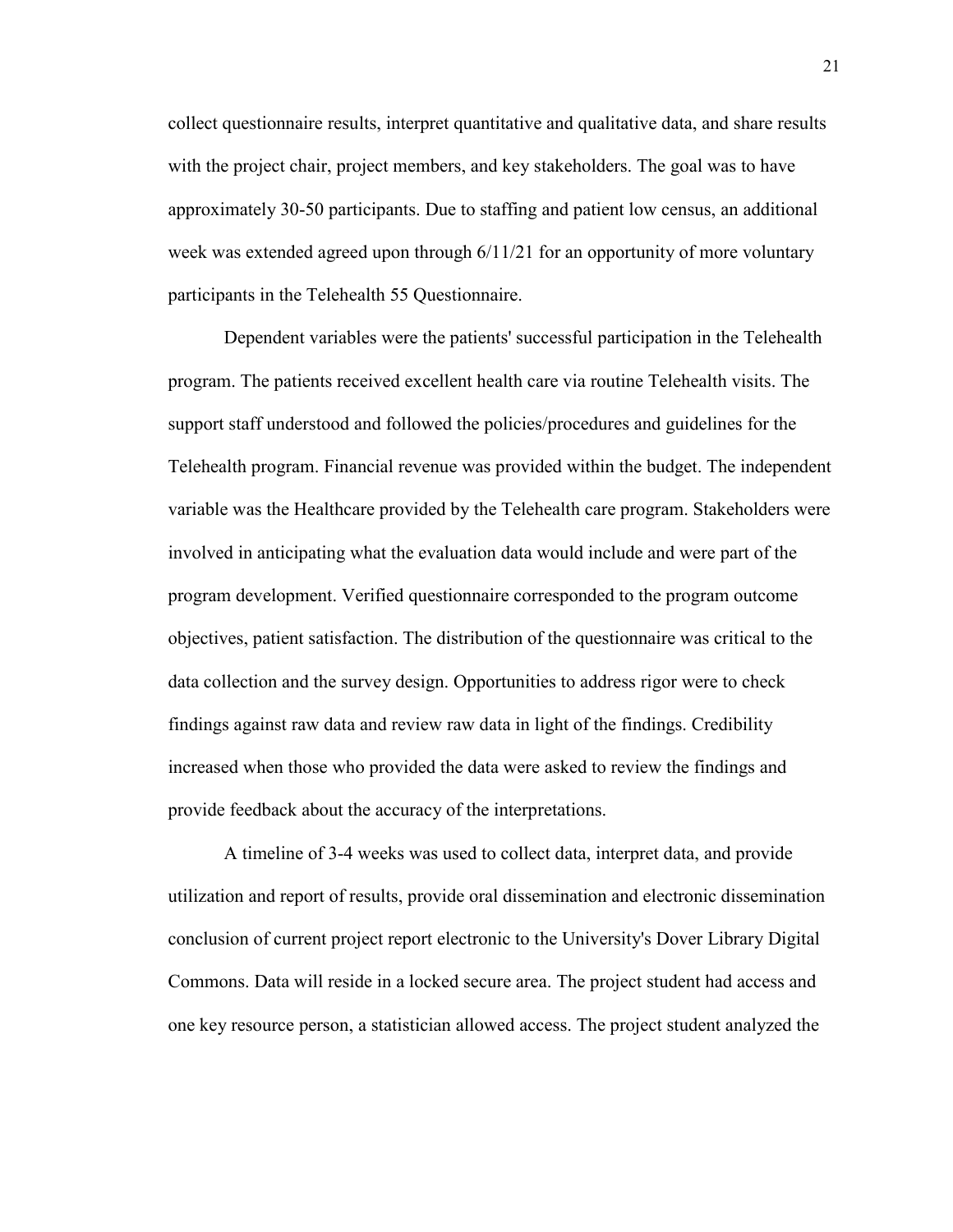data. Understanding the meaning observed or read and discovery of process begins where groups of data form categories.

#### **Results**

#### **Interpretation of Data**

This was a quality improvement project in a clinic setting regarding Telehealth experience. An information sheet on Telehealth was provided to all patients participating in Telehealth. Following the consent to participate, patients were asked to answer four questions regarding their Telehealth experience. Twenty-five patients showed interest when asked if they would participate in the Telehealth project by answering a questionnaire. Seven patients consented to participate in the Telehealth project. The questionnaire included one qualitative question and three quantitative questions. There were six patient participants in the Telehealth Questionnaire under qualitative question number one. One participant did not answer the qualitative question. There were seven participants in the Telehealth Questionnaire under quantitative questions two, three, and four.

#### *Question 1 Text Responses*

Findings were four out of six participants had a satisfactory or good experience with the Telehealth system, with one comment "I am also a good provider." One out of 6 participants stated the Telehealth system was effective and thorough. One other comment 1 of 6 participants stated: "None" (Table 1).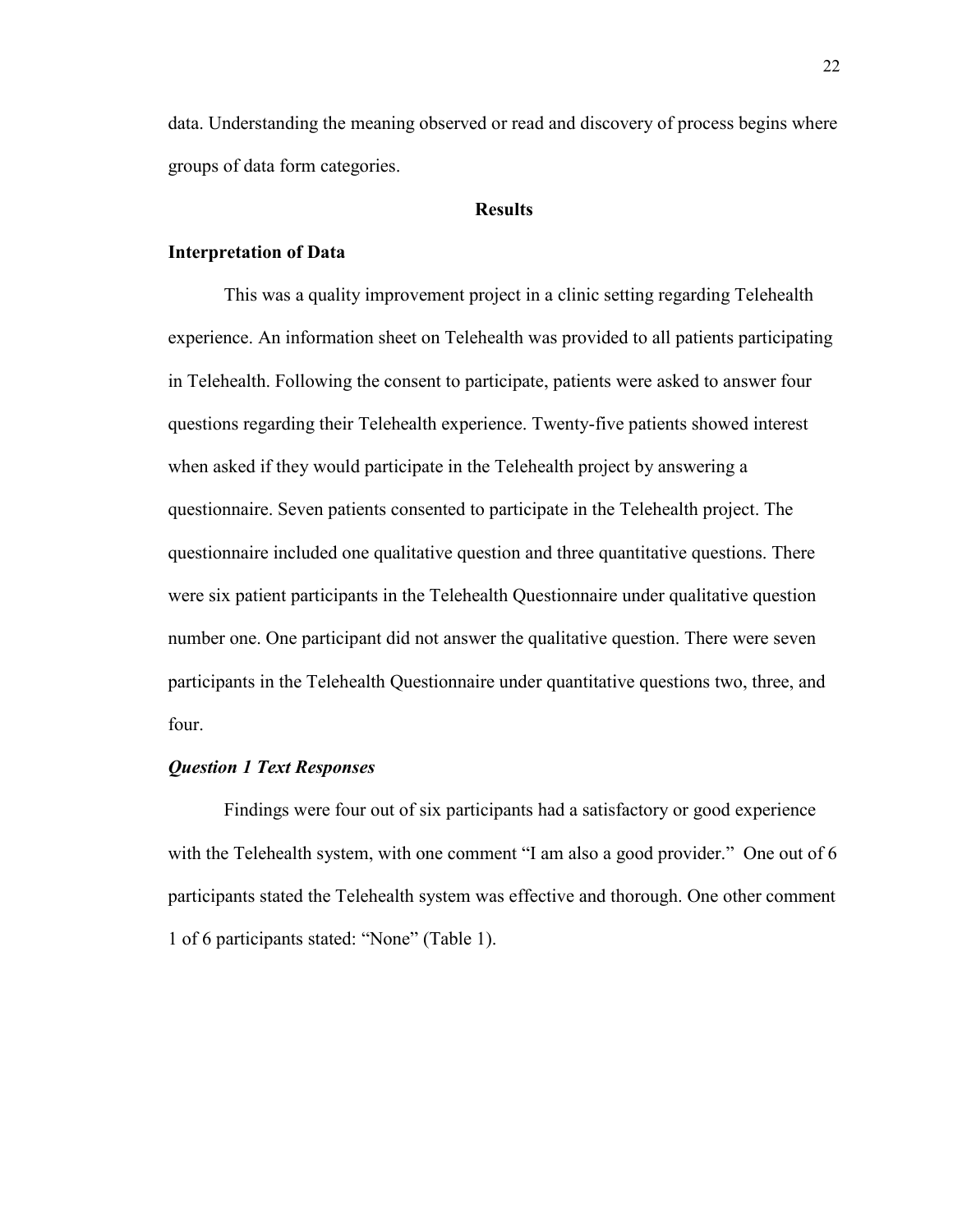#### **Table 1**

*Previous Experience and Personal Comfort with Telehealth Results*

## **Q1 - What is your previous experience and personal comfort with Telehealth system?**

| Satisfactory                          |
|---------------------------------------|
| GoodI am also a provider              |
| Good                                  |
| None                                  |
| I felt it was effective and thorough. |
| Good                                  |
|                                       |

### *Question 2 Responses*

The average value from the answers from Q2 is a mean of 1.29. The standard deviation is 0.45 shows that the data are reliable from this small group. The variance is a positive number of 0.20. The majority of participants were satisfied with the questions answered by staff during a Telehealth visit (Figure 1 and Table 2).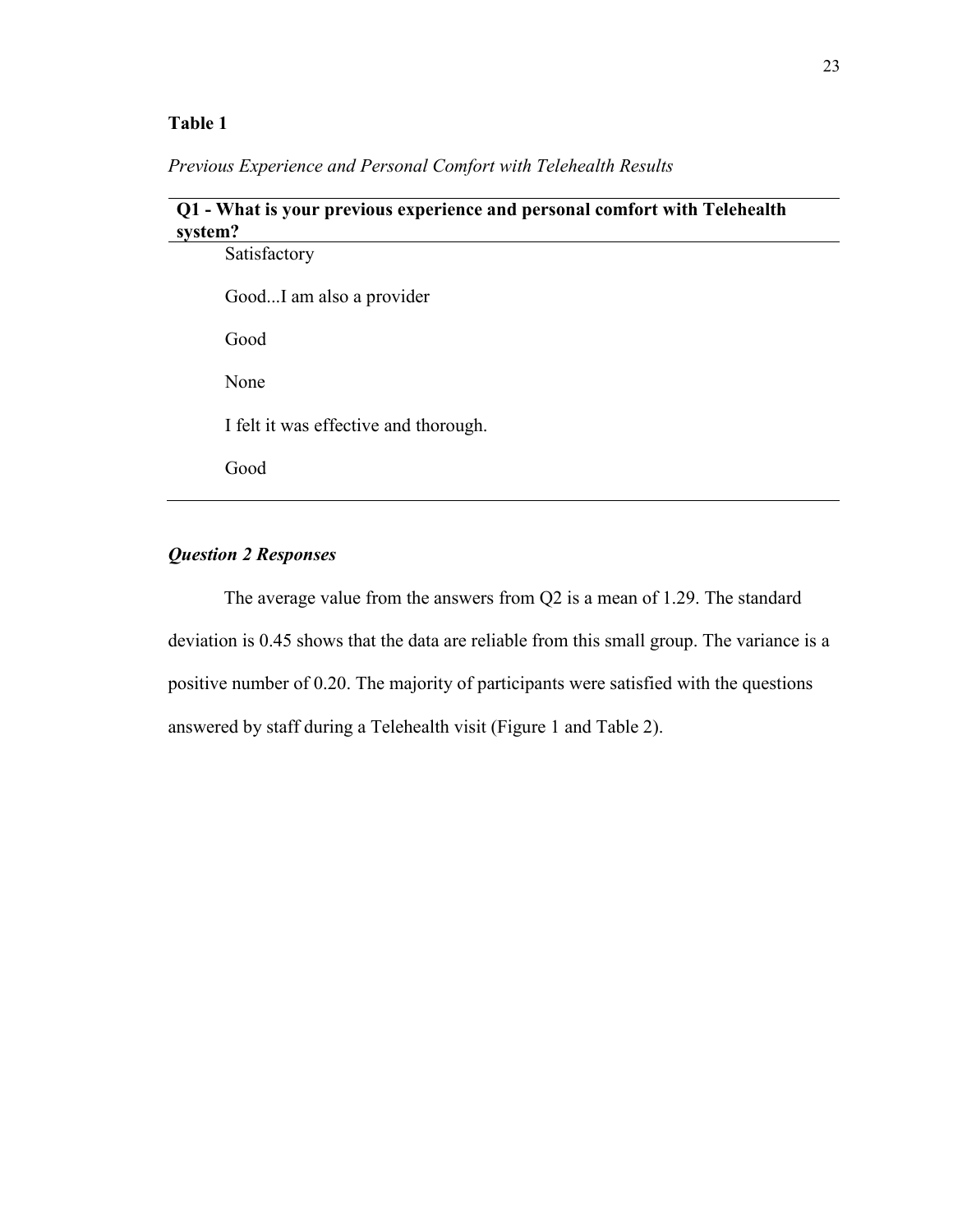## **Figure 1**



*Satisfaction with Questions Answered by Staff during Telehealth Visit*

## **Table 2**

*Q2 Statistical Data*

| # | Field                                                                                                           |      | Minimum   Maximum   Mean |      | Std.<br>Deviation | Variance | Count |
|---|-----------------------------------------------------------------------------------------------------------------|------|--------------------------|------|-------------------|----------|-------|
|   | How satisfied<br>were you with the<br>questions<br>answered by staff<br>during the visit?<br>Select one answer. | 1.00 | 2.00                     | 1.29 | 0.45              | 0.20     |       |

### *Question 3 Responses*

The average value from the answers from Q3 is the mean of 1.14. The standard deviation of 0.35 shows that the data are reliable from this small group. The variance is a positive number of 0.12. Most participants were very satisfied with the amount of effort it took to enter into the Telehealth system (Figure 2 and Table 3).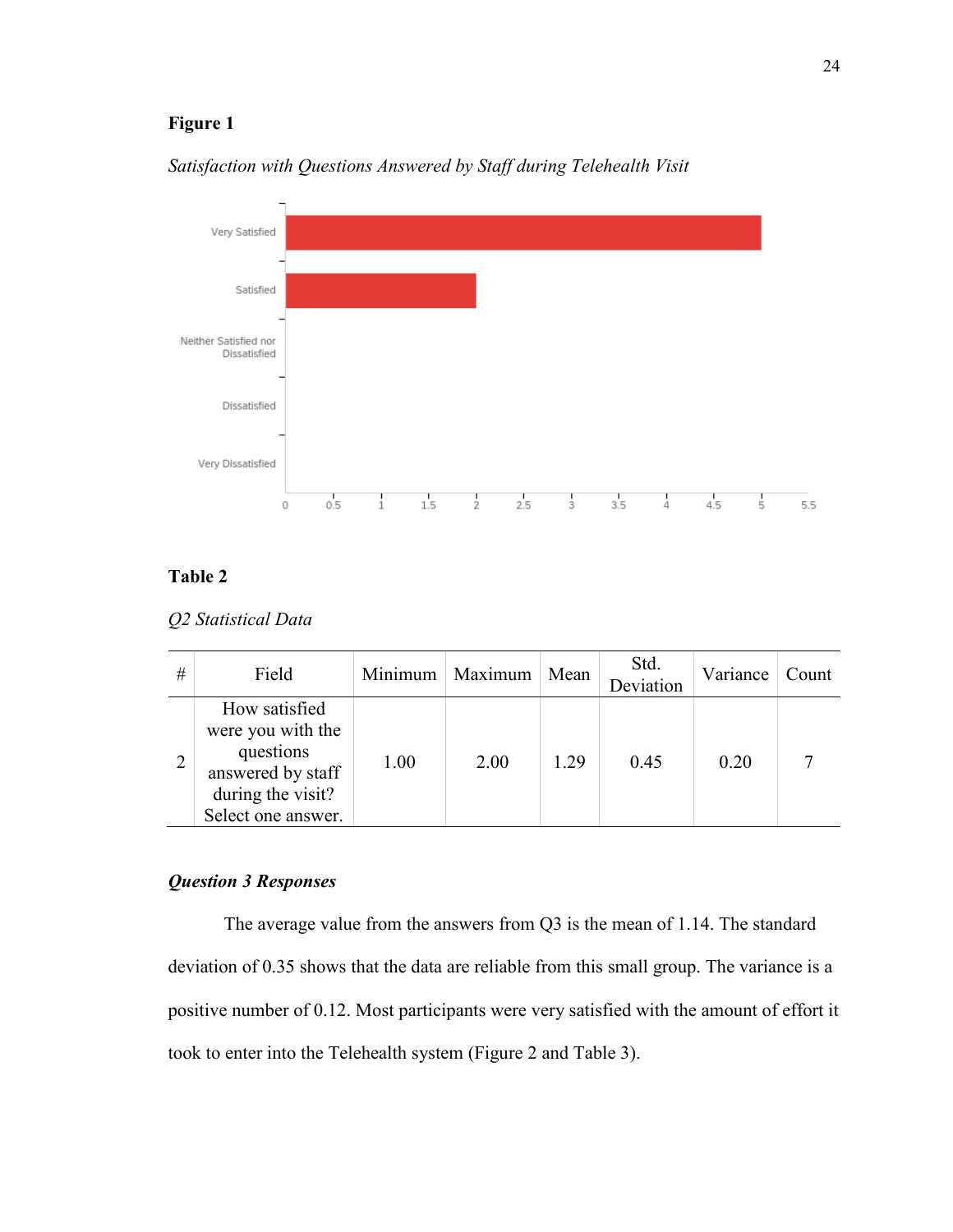## **Figure 2**



*Satisfaction with the Amount of Effort to Enter into the Telehealth System*

### **Table 3**

#### *Q3 Statistical Data*

| # | Field                                                                                                                              | Minimum | Maximum | Mean | Std.<br>Deviation | Variance | Count |
|---|------------------------------------------------------------------------------------------------------------------------------------|---------|---------|------|-------------------|----------|-------|
|   | How satisfied<br>were you with the<br>amount of effort it<br>took to enter into<br>the Telehealth<br>system? Select one<br>answer. | 1.00    | 2.00    | 1.14 | 0.35              | 0.12     |       |

## *Question 4 Responses*

The average value from the answers Q4 was a mean of 1.71. The standard deviation was 0.88 and shows that the data are reliable from this small group. The variance was a positive number of 0.78. Over half of the participants were satisfied with the Telehealth information sheet (Tables 4-6 and Figure 3).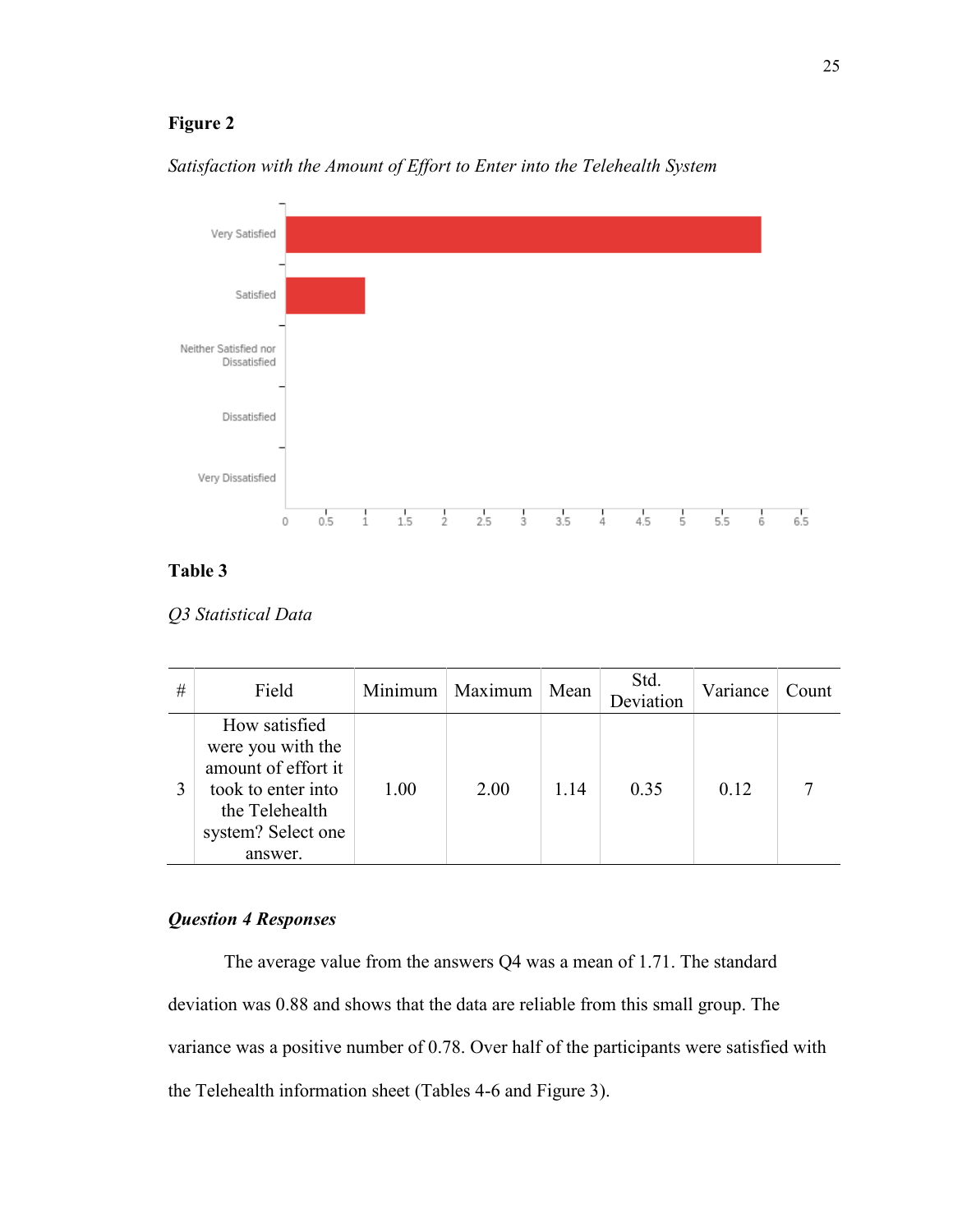# **Table 4**

# *Q4 Statistical Data*

| # | Field                                                                                        |      | Minimum   Maximum   Mean |      | Std.<br>Deviation | Variance | Count |
|---|----------------------------------------------------------------------------------------------|------|--------------------------|------|-------------------|----------|-------|
|   | How satisfied<br>were you with the<br>Telehealth<br>information sheet?<br>Select one answer. | 1.00 | 3.00                     | 1.71 | 0.88              | 0.78     |       |

# **Table 5**

# *Satisfaction with Telehealth Information Pre-Test Results*

| $\#$           | Answer                             | $\frac{0}{0}$ | Count    |
|----------------|------------------------------------|---------------|----------|
|                | Very Satisfied                     | 85.71%        | 6        |
| 2              | Satisfied                          | 14.29%        |          |
| 3              | Neither Satisfied nor Dissatisfied | $0.00\%$      | 0        |
| $\overline{4}$ | Dissatisfied                       | $0.00\%$      | 0        |
| 5              | Very Dissatisfied                  | $0.00\%$      | $\theta$ |
|                | Total                              | 100%          |          |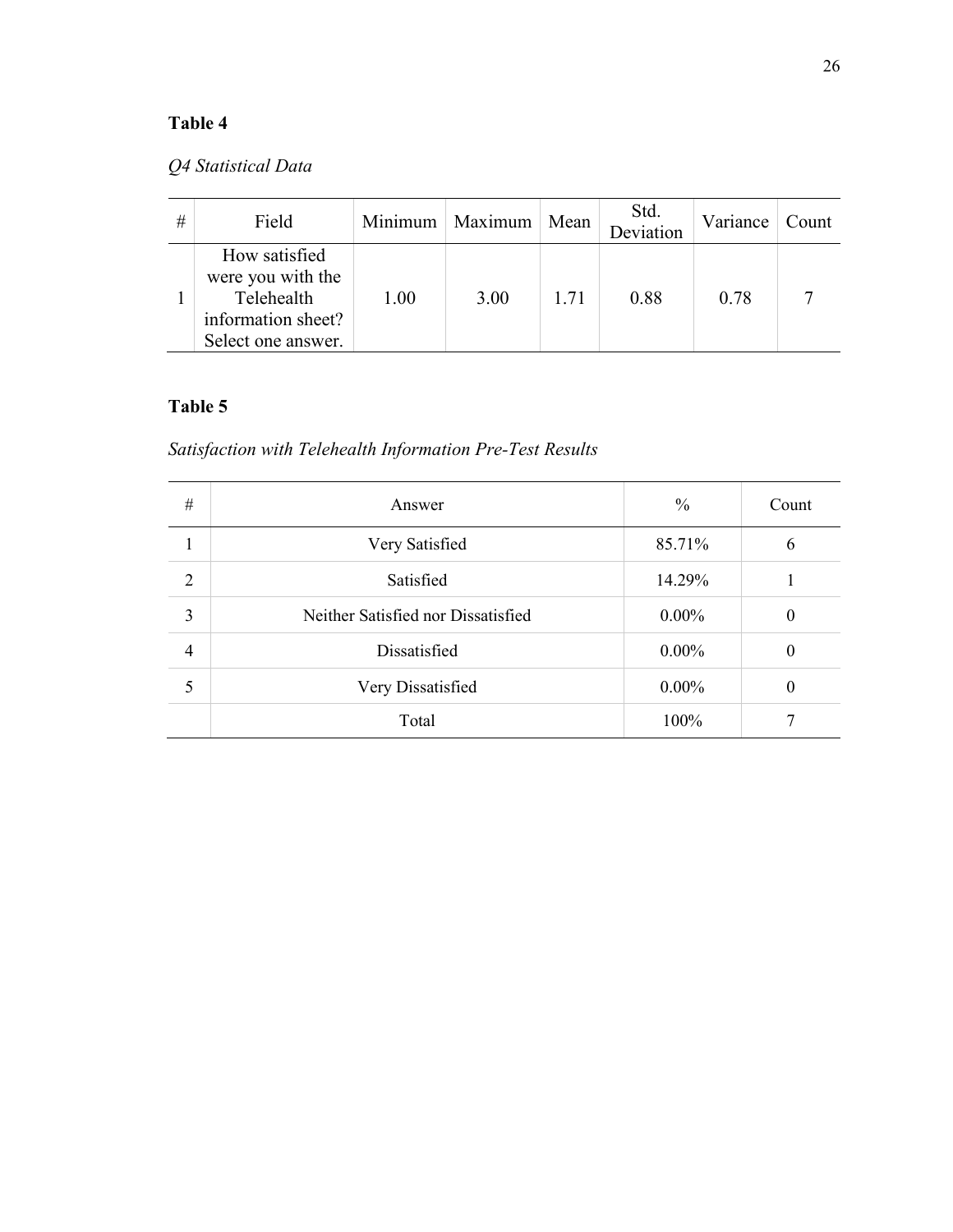### **Table 6**

| #              | Answer                             | $\frac{0}{0}$ | Count    |
|----------------|------------------------------------|---------------|----------|
|                | Very Satisfied                     | 57.14%        | 4        |
| 2              | Satisfied                          | 14.29%        |          |
| 3              | Neither Satisfied nor Dissatisfied | 28.57%        | 2        |
| $\overline{4}$ | Dissatisfied                       | $0.00\%$      | 0        |
|                | Very Dissatisfied                  | $0.00\%$      | $\theta$ |
|                | Total                              | 100%          |          |

## *Satisfaction with Telehealth Information Post-Test Results*

## **Figure 3**



*Satisfaction with the Telehealth Information Sheet*

Overall, there was satisfaction with the Telehealth experience. The majority of participants were very satisfied or satisfied. There were two participants not satisfied or dissatisfied with the Telehealth information sheet.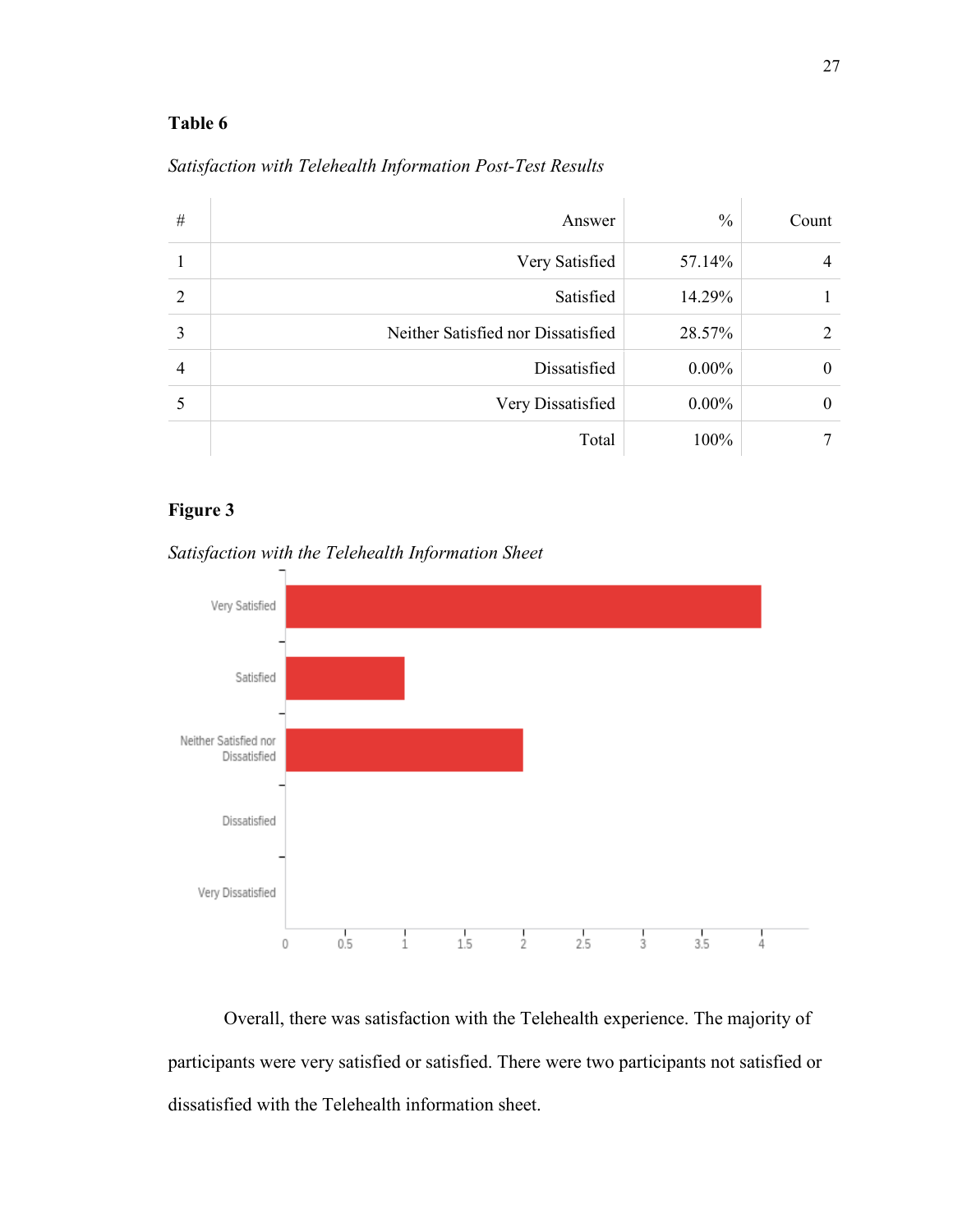#### **Limitations**

In the Telehealth Performance Improvement Project Spring of 2021, patient Telehealth visits had declined as the numbers of COVID-19 cases declined and COVID-19 vaccines were administered. Fewer patients participated in Telehealth visits at the Intracoastal Internal Medicine Office. Most patient visits took place in the office setting. There were fewer office visits in the Fall of 2020 and more Telehealth visits in the Fall of 2020.

In addition to fewer COVID-19 cases, the staff's ability to participate less in assisting with the implementation of the Telehealth questionnaire process in Spring 2021. There were initially two staff and one PCP available for the Telehealth project. One staff member early on was not able to assist any longer. Later, the other staff person was able to participate occasionally. The one PCP assisted in obtaining consent from patients to participate in the Telehealth project. There were fewer Telehealth visits. The PCP stated most patients wanted to have office visits rather than Telehealth.

When the PCP asked patients if they were interested in participating in a Telehealth questionnaire, they had more success receiving patient consent to participate. The MA did not have as many positive reactions or responses to participate in the Telehealth questionnaire. Perhaps having only the PCP asking patients if they were interested in the participation of the Telehealth project would have been more successful in obtaining participants.

The busy Intracoastal Internal Medicine Office is not a part of a large organization. An internal medicine office part of a large organization has more opportunities that provide many resources and is likely to have more personal available to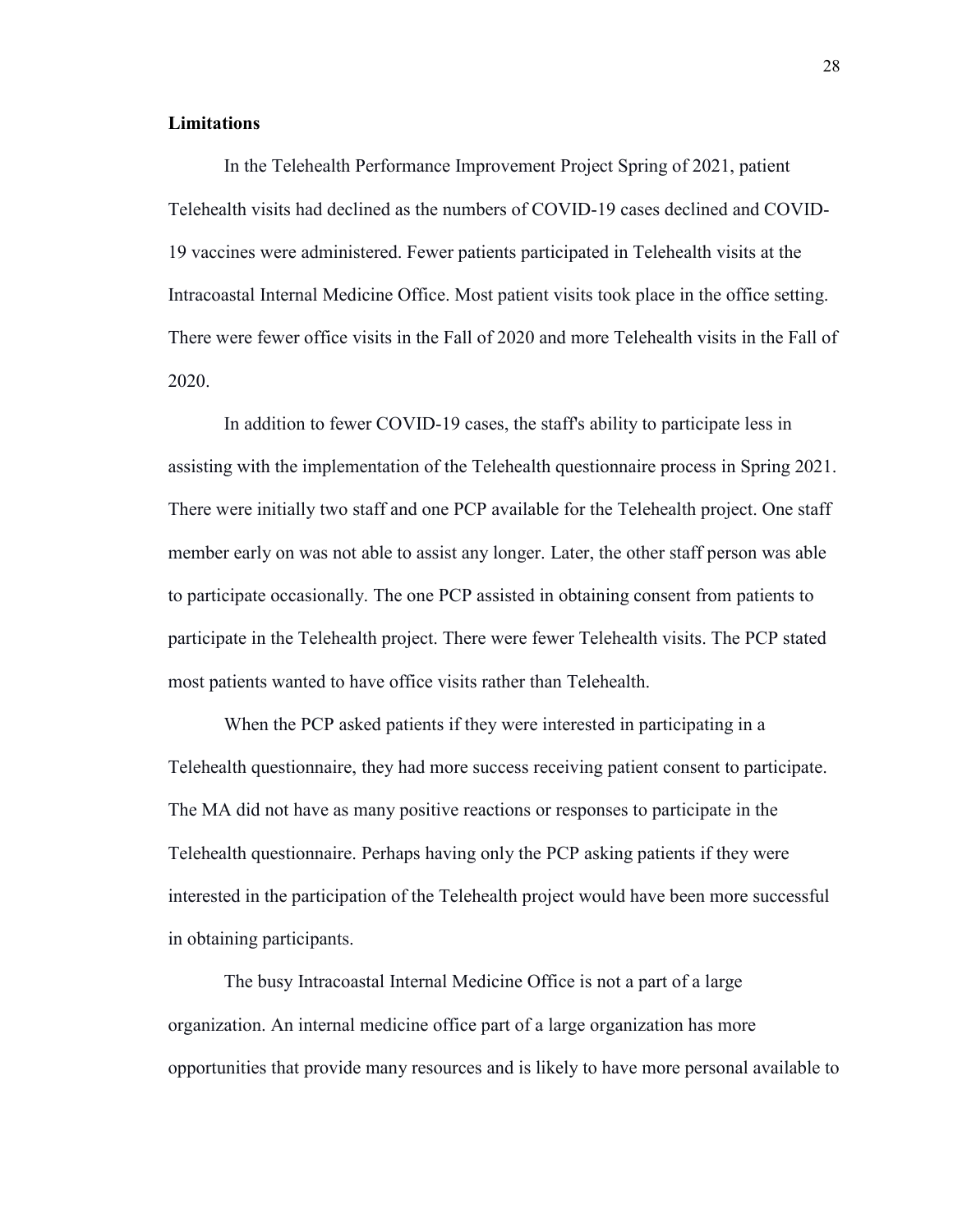assist. The office dynamics, staff availability, need for Telehealth declined, and overall patient preferences for an office visit, affected the ability to collect more data for the Telehealth process improvement project.

Overall, the Telehealth questionnaire provided a snapshot of the patient opinions of the Telehealth experience. A finding showed patients were satisfied with the ease of logging in to the Telehealth system. Patients were required to use the Healow application or online enter Healow to participate in the Telehealth system. The utilization of Healow was thought to have been a distractor in patient participation in Telehealth. To log into Healow first before Telehealth was not an issue. Most all participants felt logging into Telehealth was without any difficulty.

The majority of the patient population in the Intracoastal Internal Medicine Office during Fall-2020 visits were often via the Telehealth system. During Spring-2021 from the PCP, the majority of patients wanted to have their office visit in person. The Intracoastal Internal Medicine Office is within the city limits. Most patients live within the city limits. If more patients live out in the county countryside with a longer distance to travel, more patients may have been interested in Telehealth.

Lastly, the stress and detrimental care required for all patients during Fall-2020 due to the COVID-19 Pandemic may have fatigued many patients and healthcare workers. Fatigue and burnout may have caused a disregard for any extra activity such as participation in a Telehealth questionnaire.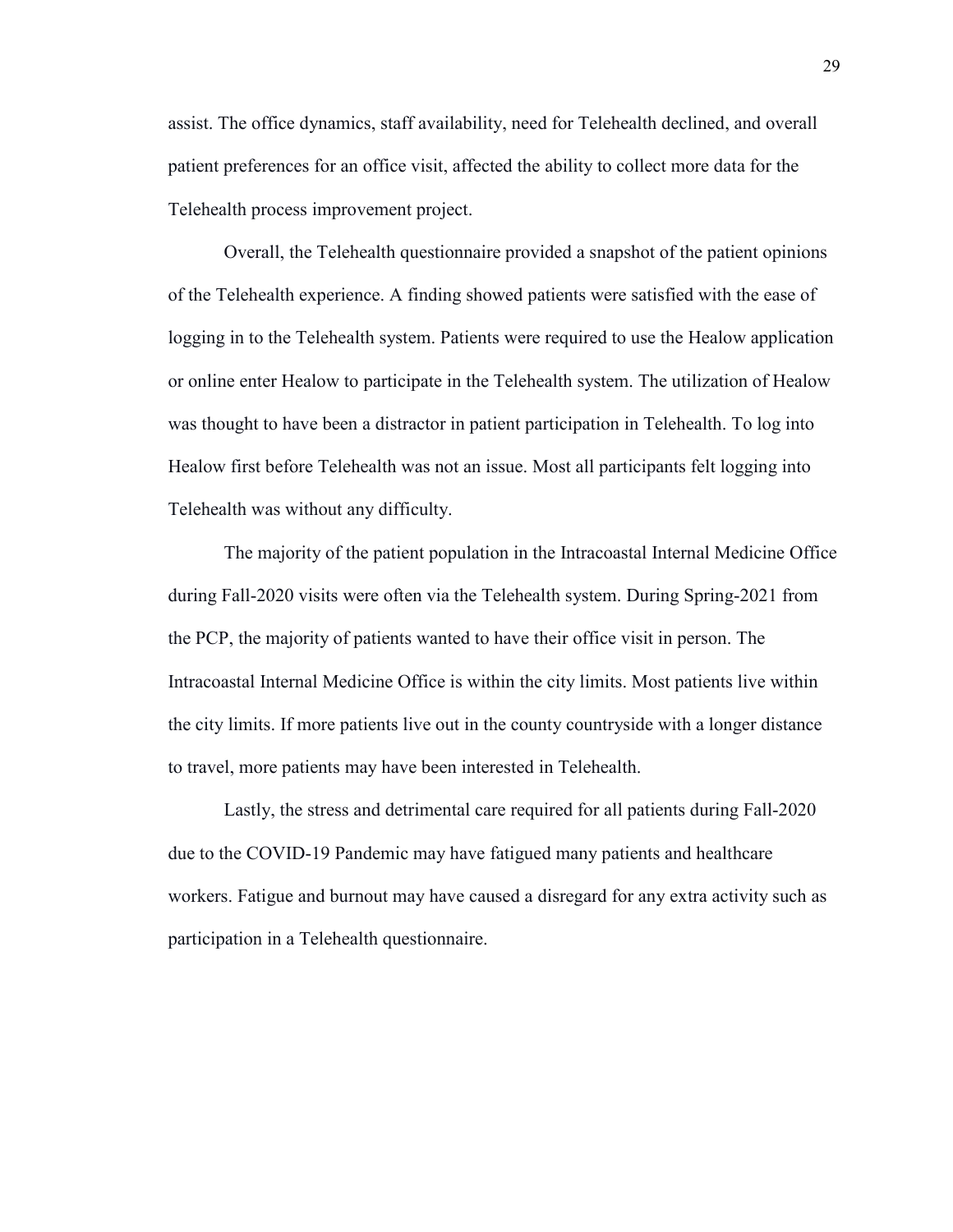#### **References**

- Bakas, T., Sampsel, D., Israel, J., Chamniker, A., Bodnarik, B., Clark, J., Ulrich, M., & Vanderelst, D. (2018). Using telehealth to optimize healthy independent living for older adults: A feasibility study. *Geriatric Nursing (New York), 39*(5), 566-573. <https://doi.org/10.1016/j.gerinurse.2018.04.002>
- Boyle, P. (2020). U.S. Physician Shortage Growing. [https://www.aamc.org/news](https://www.aamc.org/news-%20%20insights/us-physician-shortage-growing)[insights/us-physician-shortage-growing](https://www.aamc.org/news-%20%20insights/us-physician-shortage-growing)
- CDC, Center for Disease Control and Prevention. (2020). Reduced Access to Care. <https://www.cdc.gov/nchs/covid19/pulse/reduced-access-to-care.htm>
- City of Wilmington, North Carolina. Transportation. (2021, June 23). [https://www.wilmingtonnc.gov/departments/public](https://www.wilmingtonnc.gov/departments/public-services/sustainability/transportation)[services/sustainability/transportation](https://www.wilmingtonnc.gov/departments/public-services/sustainability/transportation)
- County Rankings. (2020). [https://www.countyhealthrankings.org/app/north](https://www.countyhealthrankings.org/app/north-carolina/2020/rankings/new-hanover/county/outcomes/overall/snapshot)[carolina/2020/rankings/new-hanover/county/outcomes/overall/snapshot](https://www.countyhealthrankings.org/app/north-carolina/2020/rankings/new-hanover/county/outcomes/overall/snapshot)
- Duffy, J. R. & Hoskins, L. M. (2003). The QUALITY-CARING MODEL: Blending dual Paradigms. *Advances in Nursing Science, 26*(1), 77-88. <https://doi.org/10.1097/00012272200301000-00010>
- Fisher, D., & Heymann, D. (2020). Q&A: The novel coronavirus outbreak causing COVID-19. *BMC Med* 18, 57. <https://doi.org/10.1186/s12916/s12916-01533-w>
- Healow Portal & Healow App/Partners in Primary Care. (2020).

<https://partnersinprimarycare.com/health-portal-healow-app>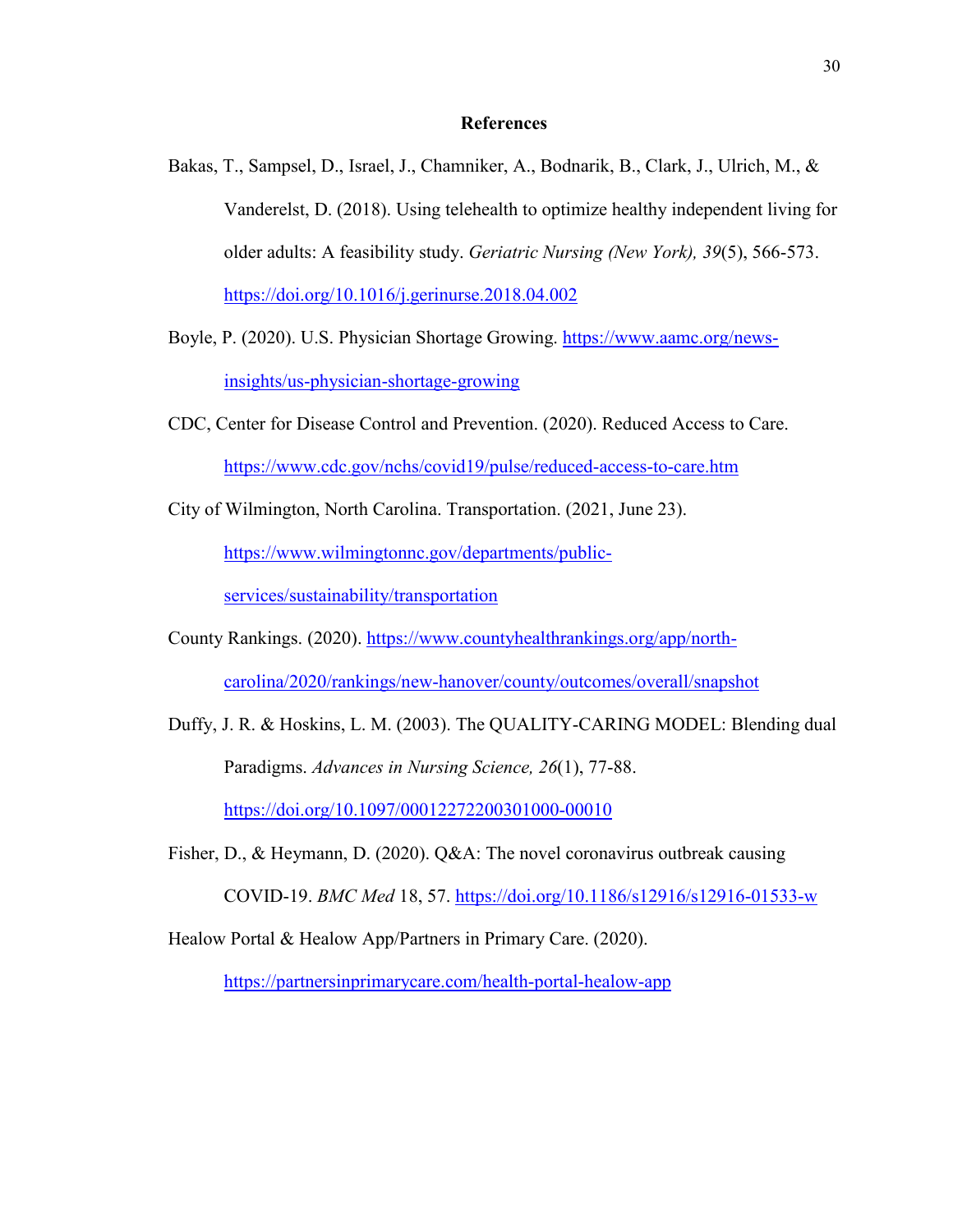- Healthgrades. (n.d.). Operating Company, Inc. Patent US nos. 7,752,060 and 8,719,052. Retrieved July 2, 2021, [https://www.healthgrades.com/physician/dr-andre](https://nam11.safelinks.protection.outlook.com/?url=https%3A%2F%2Fwww.healthgrades.com%2Fphysician%2Fdr-andre-leonard-ylv7q&data=04%7C01%7Cmdavis26%40gardner-webb.edu%7C44687575031e4662c68e08d93d8f52e4%7Cb75d79c569584457972cfe8241c63355%7C0%7C0%7C637608508058951448%7CUnknown%7CTWFpbGZsb3d8eyJWIjoiMC4wLjAwMDAiLCJQIjoiV2luMzIiLCJBTiI6Ik1haWwiLCJXVCI6Mn0%3D%7C1000&sdata=Y1T2ryvUTjRMq5o%2FpoOpBrx8Kv4M6OiiIAtTl44aOV4%3D&reserved=0)[leonard-ylv7q](https://nam11.safelinks.protection.outlook.com/?url=https%3A%2F%2Fwww.healthgrades.com%2Fphysician%2Fdr-andre-leonard-ylv7q&data=04%7C01%7Cmdavis26%40gardner-webb.edu%7C44687575031e4662c68e08d93d8f52e4%7Cb75d79c569584457972cfe8241c63355%7C0%7C0%7C637608508058951448%7CUnknown%7CTWFpbGZsb3d8eyJWIjoiMC4wLjAwMDAiLCJQIjoiV2luMzIiLCJBTiI6Ik1haWwiLCJXVCI6Mn0%3D%7C1000&sdata=Y1T2ryvUTjRMq5o%2FpoOpBrx8Kv4M6OiiIAtTl44aOV4%3D&reserved=0)
- Locsin, R. C. (2013). Technological competency as caring in nursing: Maintaining humanity in a high-tech world of nursing. *Journal of Nursing and Health Sciences, 7*(1), 1-6.
- Masoumeh, S., Mosayeb, M., Khorshidi, A., & Lotfi, S. (2018). Comparing the effects of face-to-face and telenursing education on the quality of family caregivers caring in patients with cancer. *Journal of Family Medicine and Primary Care, 7*(6), 1209-1215. [doi: 10.4103/jfmpc.jfmpc\\_317\\_18: 10.4103/jfmpc.jfmpc\\_317\\_18](doi:%2010.4103/jfmpc.jfmpc%C2%AC_317_18:%2010.4103/jfmpc.jfmpc_317_18)
- Morgan, D., Kosteniuk, J., Stewart, N., O'Connell, M., Karunanyake, C., & Beever, R. (2014). The telehealth satisfaction scale: Reliability, validity, and satisfaction with telehealth in a rural memory clinic population. *Telemed J. E. Health, 20*(11), 997- 1003. [https://doi.org/10.10089/tmj.2014.0002. Epub2014 Oct 1. PMID:](https://doi.org/10.10089/tmj.2014.0002.%20Epub2014%20Oct%201.%20PMID:%2025272141;%20PMCID:%20%20MC4457516)  [25272141; PMCID: MC4457516.](https://doi.org/10.10089/tmj.2014.0002.%20Epub2014%20Oct%201.%20PMID:%2025272141;%20PMCID:%20%20MC4457516)
- Pioli, M. R., Ritter, A. M. V., de Faria, A. P., & Modolo, R. (2018). Whitecoat syndrome and its variations: Differences and clinical impact. *Integrated Blood Pressure Control,* 11, 73-79. [https://doi.org/10.2147/IBPC.S152761](doi:10.2147/IBPC.S152761)
- Reed, D. (2021). March 24. What age is a senior citizen? https://seniors.lovetoknow.com/What Age Is a Senior Citizen